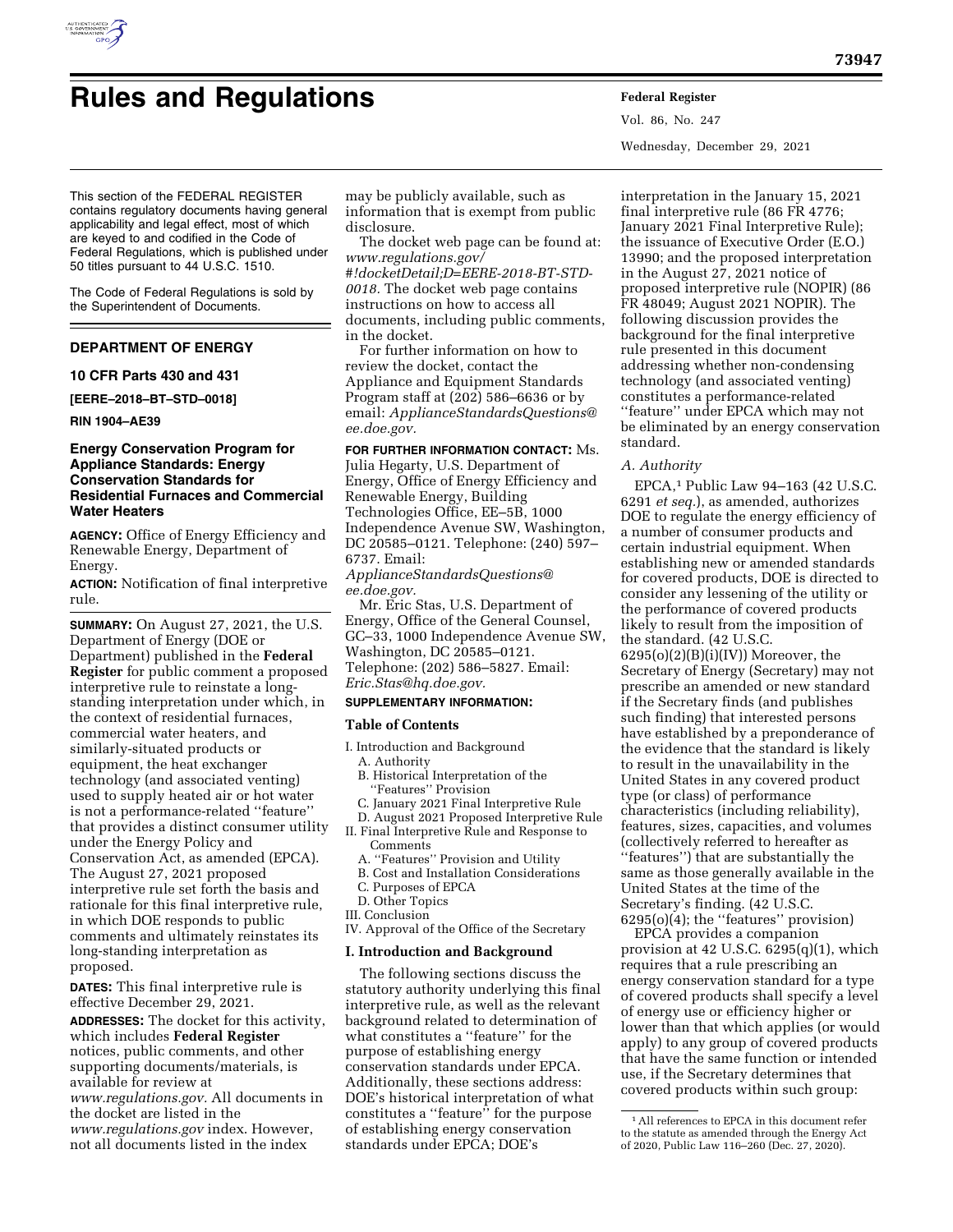(A) Consume a different kind of energy from that consumed by other covered products within such type (or class); or

(B) have a capacity or other performance-related feature that other products within such type (or class) do not have and such feature justifies a higher or lower standard from that which applies (or will apply) to other products within such type (or class).

In making a determination of whether a performance-related feature justifies the establishment of a higher or lower standard, the Secretary must consider such factors as the utility to the consumer of such a feature, and such other factors as the Secretary deems appropriate. (42 U.S.C. 6295(q)(1))

These provisions apply generally to covered commercial and industrial equipment, other than ASHRAE equipment,<sup>2</sup> through the crosswalk provision at 42 U.S.C. 6316(a). ASHRAE equipment has its own separate statutory scheme under EPCA, with the default situation being that DOE must adopt the level set forth in ASHRAE Standard 90.1 unless the Department has clear and convincing evidence to adopt a more stringent standard (*see* 42 U.S.C. 6313(a)(6)). Under 42 U.S.C.  $6313(a)(6)(B)(iii)(II)(aa)$ , there is a provision similar to the ''features'' provision previously discussed that states that the Secretary may not prescribe an amended standard under this subparagraph if the Secretary finds (and publishes the finding) that interested persons have established by a preponderance of the evidence that a standard is likely to result in the unavailability in the United States of any product type (or class) of performance characteristics (including reliability, features, sizes, capacities, and volumes) that are substantially the same as those generally available in the United States at the time of the finding of the Secretary. However, it is noted that this provision contains the specific limitation that it applies to an amended standard prescribed *under this subparagraph* (*i.e.,* when DOE is acting under its authority to set a morestringent standard). There is no

companion ''features'' provision under 42 U.S.C. 6313(a)(6)(A), which is the provision that would apply when DOE is triggered to adopt the levels set by ASHRAE. There is likewise no companion provision to 42 U.S.C. 6295(q)(1) for ASHRAE equipment.

On January 20, 2021, the White House issued E.O. 13990, ''Protecting Public Health and the Environment and Restoring Science to Tackle the Climate Crisis.'' 86 FR 7037 (Jan. 25, 2021). Section 1 of that Order lists several policies related to the protection of public health and the environment, including reducing greenhouse gas emissions and bolstering the Nation's resilience to climate change. *Id.* at 86 FR 7037, 7041. Section 2 of the Order also instructs all agencies to review ''existing regulations, orders, guidance documents, policies, and any other similar agency actions (agency actions) promulgated, issued, or adopted between January 20, 2017, and January 20, 2021, that are or may be inconsistent with, or present obstacles to, [these policies].'' *Id.* Agencies are then directed, as appropriate and consistent with applicable law, to consider suspending, revising, or rescinding these agency actions and to immediately commence work to confront the climate crisis. *Id.* 

As noted in the August 2021 NOPIR, DOE undertook a review of the final interpretation and withdrawal of proposed rulemakings published in the **Federal Register** on January 15, 2021, in response to E.O. 13990. 86 FR 48049, 48051 (August 27, 2021). While E.O. 13990 triggered the Department's reevaluation, DOE is relying on the analysis and reasoning presented in the August 2021 NOPIR and in this document, based upon EPCA, to withdraw the January 2021 Final Interpretive Rule and to re-instate its historical interpretation of the ''features'' provision as applied to noncondensing technology, because DOE believes the historical interpretation reflects the better reading of the requirements in EPCA.

#### *B. Historical Interpretation of the*  ''*Features*'' *Provision*

As discussed previously in this document, when evaluating and establishing energy conservation standards, DOE is required to divide covered products into product classes by the type of energy used, by capacity, or by other performance-related features that DOE determines justify a different standard. In making a determination of whether a performance-related feature justifies a different standard, the Department must consider factors such

as the utility to the consumer of the feature and other factors DOE determines are appropriate. (42 U.S.C. 6295(q)) As the product class provision is complementary to the ''features'' provision, consideration of what constitutes a feature and what constitutes utility for the purpose of establishing a product class is germane to the application of the ''features'' provision.

At a basic level, a ''feature'' is a trait, attribute, or function of a product. The usefulness and benefit provided to a consumer by a feature is the feature's ''utility.'' Given the multitude of covered products and equipment for which DOE is responsible, the Department has found the concept of ''feature'' to be very case-specific. 86 FR 4776, 4797 (Jan. 15, 2021). No single definition could effectively capture the potential for features across the broad array of consumer products and commercial equipment subject to EPCA's regulatory scheme. *Id.* That is why DOE developed the concept of consumer utility and how the consumer interacts with the product/equipment for when DOE is assessing ''features.'' *Id.* 

Historically, DOE has viewed utility as an aspect of the product that is accessible to the layperson and is based on user operation and interaction with the product. This interpretation has been applied in DOE's previous rulemakings by determining utility based on the usefulness or value of the specific feature to the consumer, rather than based on considerations (including design parameters) that do not impact what the consumer perceives as the function of the product, or costs that anyone, including the consumer, manufacturer, installer, or utility companies, may bear. DOE reasoned that this approach is consistent with EPCA's requirement for a separate and extensive analysis of economic justification for the adoption of any new or amended energy conservation standard (*see* 42 U.S.C. 6295(o)(2)(A)– (B) and (3)). Examples of prior consideration of the ''features'' provision, utility, and product/ equipment classes are provided in the following paragraphs.

In a final rule addressing energy conservation standards for cooking products, DOE did not consider a design option that eliminated oven door windows. 63 FR 48038, 48041 (Sept. 8, 1998). A number of commenters asserted that the oven door window provides consumer utility by alleviating the need for users to open the oven door to check on the contents. *Id.* DOE agreed with commenters that the removal of the

<sup>2</sup> ''ASHRAE'' refers to the American Society of Heating, Refrigerating and Air-Conditioning Engineers. Under EPCA, ''ASHRAE equipment'' refers to small commercial package air conditioning and heating equipment, large commercial package air conditioning and heating equipment, very large commercial package air conditioning and heating equipment, packaged terminal air conditioners, packaged terminal heat pumps, warm-air furnaces, packaged boilers, storage water heaters, instantaneous water heaters, and unfired hot water storage tanks, which are addressed by ASHRAE in ASHRAE Standard 90.1, *Energy Standard for Buildings Except Low-Rise Residential Buildings.*  (*See* 42 U.S.C. 6313(a)(6))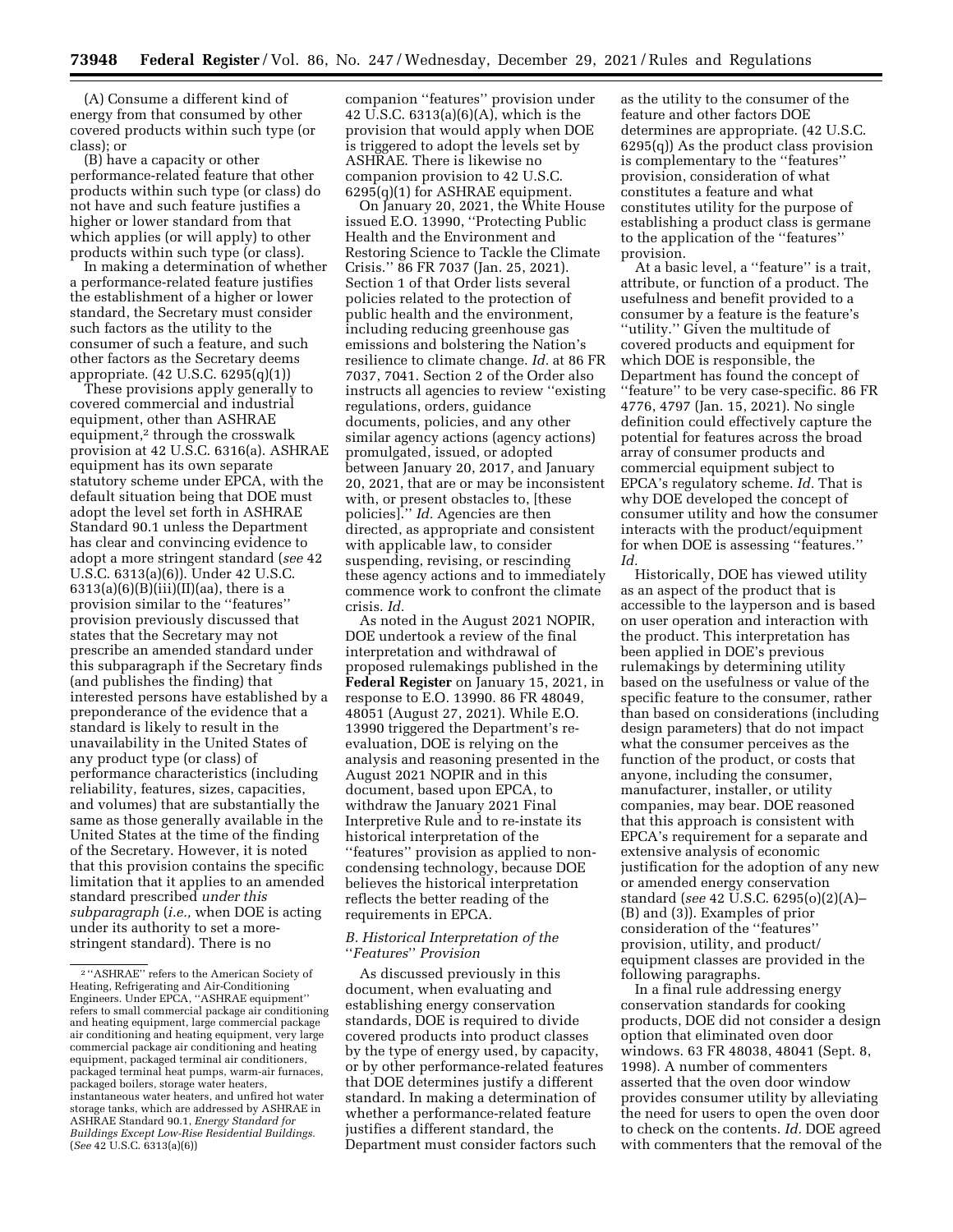oven door window would increase the frequency with which consumers open the oven door. *Id.* DOE also found this increased opening would have the potential to increase energy usage. *Id.*  DOE also indicated that it would reevaluate oven door window designs should a window material with higher thermal insulation properties become a proven technology. *Id.* 

In the case of residential clothes washers, DOE has maintained a product class distinction based on axis of loading (*i.e.,* front-loading and toploading units). Based on comments received during rulemakings, DOE identified axis of loading as a feature that impacts consumer utility (*i.e.,* the longer cycle times of front-loading residential clothes washers versus cycle times for top-loaders are likely to impact consumer utility). 77 FR 32307, 32319 (May 31, 2012). Conversely, DOE eliminated the suds-saving product class because the market had changed, and, at the time of the rulemaking, DOE did not identify any suds-saving residential clothes washers on the market in the United States. 77 FR 32307, 32317 (May 31, 2012).

In a 2011 rulemaking, DOE created separate product classes for vented and ventless residential clothes dryers based on DOE's recognition of the ''unique utility'' that ventless clothes dryers offer to consumers. 76 FR 22454, 22485 (April 21, 2011). This utility could be characterized as the ability to have a clothes dryer in a living area where vents are impossible to install (*i.e.,* an apartment in a high-rise building). As explained in the accompanying technical support document (TSD), ventless dryers can be installed in locations where venting dryers would be precluded due to venting restrictions.3

In a rulemaking for consumer water heaters, DOE found that water heaters that utilize heat pump technology did not need to be placed in a separate product class from conventional types of hot water heaters that utilize electric resistance technology, even though water heaters utilizing heat pumps require the additional installation of a condensate drain that a hot water heater utilizing electric resistance technology does not require. 75 FR 20112, 20135 (April 16, 2010). Regardless of the installation factors, DOE did not find the mode of heating water to be a performance-related feature or provide a unique utility. *Id.* DOE also noted comments stating that, in the thencurrent market, water heaters that employed heat pump technology were advertised as replacements for water heaters that employed electric resistance technology. *Id.* 

However, DOE has cautioned that disparate products may have very different consumer utilities, thereby making direct comparisons difficult and potentially misleading. 76 FR 22454, 22485 (April 21, 2011).

### *C. January 2021 Final Interpretive Rule*

On March 12, 2015, DOE published a notice of proposed rulemaking (NOPR) in the **Federal Register** proposing to amend energy conservation standards for residential non-weatherized gas furnaces and mobile home furnaces, in furtherance of its statutory obligation to determine whether more stringent amended standards would be technologically feasible and economically justified and would save a significant amount of energy. 80 FR 13120 (March 2015 Furnaces NOPR). To provide further consideration of comments suggesting a separate product class for furnaces based on input capacity and in order to mitigate some of the negative impacts of the proposed standards, DOE published a notice of data availability in the **Federal Register**  on September 14, 2015. 80 FR 55038. DOE subsequently published a supplemental notice of proposed rulemaking (SNOPR) for this rulemaking in the **Federal Register** on September 23, 2016, in which DOE proposed to establish capacity-based product classes. 81 FR 65720 (September 2016 Furnaces SNOPR). In a separate rulemaking for commercial water heaters, on May 31, 2016, DOE published in the **Federal Register** a proposal to amend the energy conservation standards for commercial water heaters. 81 FR 34440 (May 2016 Commercial Water Heaters NOPR).

In both the residential furnaces rulemaking and the commercial water heaters rulemaking, DOE proposed amended energy conservation standards that would effectively require products/ equipment in certain classes to use condensing technology to meet the proposed amended standards, if adopted. *See* 81 FR 65720, 65852 (Sept. 23, 2016); 81 FR 34440, 34503–34504 (May 31, 2016). For the product/ equipment classes where such standards were proposed, if finalized, the amended standards would have effectively eliminated all noncondensing products/equipment that are currently on the market in those classes.

In the March 2015 Furnaces NOPR, DOE tentatively concluded that the methods by which a furnace is vented,

which are significantly different for condensing and non-condensing furnaces,4 do not provide any separate performance-related impacts. Therefore, DOE had no statutory basis for defining a separate class based on venting and condensate drainage characteristics because venting methods do not provide unique utility to consumers beyond the basic function of providing heat, which all furnaces perform. 80 FR 13120, 13138 (March 12, 2015). In the September 2016 Furnaces SNOPR, DOE reiterated its tentative conclusion that methods of venting do not provide any performance-related utility separate from the basic function of a furnace. 81 FR 65720, 65753 (Sept. 23, 2016). Similarly, in the May 2016 Commercial Water Heaters NOPR, DOE tentatively concluded that both non-condensing and condensing gas-fired commercial water heating equipment provide the same hot water for use by commercial consumers, and, therefore, separate equipment classes could not be justified. 81 FR 34440, 34463 (May 31, 2016).

On October 18, 2018, DOE received a petition for rulemaking submitted by the American Public Gas Association, Spire, Inc., the Natural Gas Supply Association, the American Gas Association, and the National Propane Gas Association, collectively referred to as the ''Gas Industry Petitioners,'' asking DOE to: (1) Issue an interpretive rule stating that DOE's proposed energy conservation standards for residential furnaces and commercial water heaters would result in the unavailability of ''performance characteristics'' within the meaning of EPCA, specifically by eliminating from the market units utilizing non-condensing technology; and (2) withdraw the proposed energy conservation standards for residential furnaces and commercial water heaters based upon such findings. DOE published the notice of petition in the **Federal Register** on November 1, 2018 and requested public comment.5 83 FR 54883.

Following consideration of the comments on the petition, DOE published a NOPIR on July 11, 2019, presenting DOE's tentative

5 In response to requests submitted by two stakeholders, DOE extended the initial 90-day comment period for an additional 30 days. 84 FR 449 (Jan. 29, 2019).

<sup>3</sup>*See* pp. 3–59 of the technical support document, available at *[www.regulations.gov/document/EERE-](http://www.regulations.gov/document/EERE-2007-BT-STD-0010-0053)[2007-BT-STD-0010-0053.](http://www.regulations.gov/document/EERE-2007-BT-STD-0010-0053)* 

<sup>4</sup>Non-condensing furnaces typically use a ''category I'' vent system, which is designed to operate with a non-positive pressure in the vent system and is not designed to withstand condensate. Condensing furnaces, on the other hand, are typically designed for ''category IV'' vent systems, which operate with a positive pressure in the vent system and are designed to withstand condensate.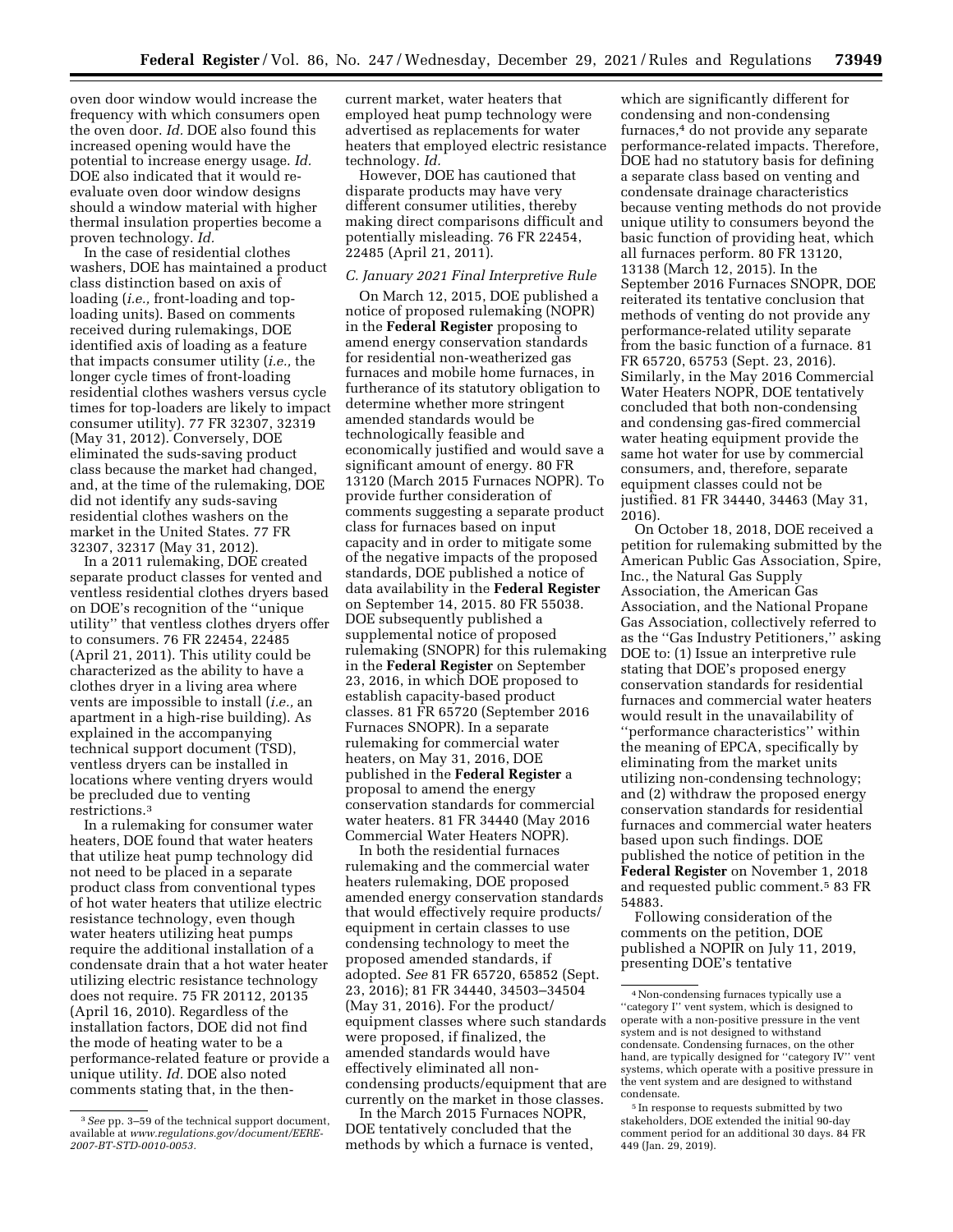interpretation that, in the context of residential furnaces, commercial water heaters, and similarly-situated products/ equipment, use of non-condensing technology (and associated venting) would constitute a performance-related ''feature'' under EPCA that cannot be eliminated through adoption of an energy conservation standard. 84 FR 33011 (July 2019 Proposed Interpretive Rule).6 DOE also provided that, if such interpretation were to be finalized, it anticipated developing supplemental notices of proposed rulemaking that would implement the new legal interpretation for the subject residential furnaces and commercial water heaters. 84 FR 33011, 33021 (July 11, 2019).

DOE published a supplemental notice of proposed interpretation in the **Federal Register** on September 24, 2020, which proposed alternative approaches to product/equipment class setting in this context. 85 FR 60090. The supplemental proposed interpretive rule was in response to comments expressing concern with the proposed focus on ''non-condensing'' technology as the performance-related feature. 85 FR 60090, 60094–60095 (Sept. 24, 2020). Alternatively, the supplemental notice of proposed interpretation considered venting compatibility as a possible ''feature.'' 85 FR 60095 (Sept. 24, 2020). DOE requested comment on this alternative approach. *Id.* 

On January 15, 2021, DOE published in the **Federal Register** a final interpretive rule determining that, in the context of residential furnaces, commercial water heaters, and similarly-situated products/equipment, use of non-condensing technology (and associated venting) constitutes a performance-related ''feature'' under EPCA that cannot be eliminated through adoption of an energy conservation standard. 86 FR 4776. Following consideration of comments and data submitted by stakeholders in response to the proposed interpretation and supplemental proposal, DOE found that when used by the appliances in question, non-condensing technology (and associated venting) constitutes a performance-related feature that provides consumer utility distinct from

that provided by such appliances that employ condensing technology. More specifically, in contrast to condensing units, DOE stated that non-condensing units: (1) Avoid complex installations in certain locations constrained by space, existing venting, and available drainage; (2) avoid the encroachment on usable space that would occur in certain installations; and (3) do not enhance the level of fuel switching that might accompany standard setting absent a separate product/equipment class for non-condensing appliance. 86 FR 4776, 4816 (Jan. 15, 2021). DOE stated that such interpretation would extend to all relevant/applicable cases involving consumer products, non-ASHRAE commercial equipment, and ASHRAE equipment where DOE adopts a level more stringent than the ASHRAE level. 86 FR 4776, 4816–4817 (Jan. 15, 2021).

In light of this final interpretation, DOE withdrew its March 12, 2015 proposed rule and September 23, 2016 supplemental proposed rule for energy conservation standards for nonweatherized gas furnaces and mobile home gas furnaces, as well as its May 31, 2016 proposed rule for energy conservation standards for commercial water heating equipment. 86 FR 3873 (Jan. 15, 2021). However, DOE has not implemented the January 15, 2021 final interpretation in the context of any individual energy conservation standards rulemakings for affected covered products/equipment.

### *D. August 2021 Proposed Interpretive Rule*

On August 27, 2021, DOE published a proposed interpretative rule in the **Federal Register** (the August 2021 NOPIR), in which DOE re-examined the conclusions reached in the January 2021 Final Interpretive Rule. 86 FR 48049 (August 27, 2021). Based on DOE's reconsideration of the January 2021 Final Interpretative Rule, the Department proposed to revise its interpretation of EPCA's ''features'' provision in the context of condensing and non-condensing technology used in furnaces, water heating equipment, and similarly-situated appliances. 86 FR 48049, 48053 (August 27, 2021). DOE tentatively concluded that, in the context of residential furnaces, commercial water heaters, and similarly-situated products or equipment, use of non-condensing technology (and associated venting) is

not a performance-related ''feature'' for the purpose of the EPCA prohibitions at 42 U.S.C. 6295(o)(4) and 42 U.S.C. 6313(a)(6)(B)(iii)(II)(aa). *Id.* DOE initially found that non-condensing technology (and the associated venting) does not provide unique utility to consumers separate from an appliance's function of providing heated air or water, as applicable. *Id.* 

DOE initially found this interpretation to be the best reading of the relevant provisions of EPCA, which is consistent with the intent and purposes of the statute. *Id.* Specifically, the proposed interpretation would align better with EPCA's goals of increasing the energy efficiency of covered products and equipment through the establishment and amendment of energy conservation standards and promoting conservation measures when feasible. (*See id.* (*citing*  42 U.S.C. 6291 *et seq.,* as amended)). Furthermore, DOE initially determined that the proposed interpretation would avoid requiring separate product or equipment classes to preserve less efficient technologies, while maintaining consideration of installation costs as part of the extensive analysis of economic justification for the adoption of any new or amended energy conservation standard (*see id.* at 86 FR 48049, 48054 (*citing* 42 U.S.C. 6295(o)(2)–(3); 42 U.S.C. 6313(a)(6)(A)– (C); 42 U.S.C. 6316(a)). (The complete discussion of DOE's rationale for the August 2021 NOPIR is set forth at 86 FR 48049, 48053–48057 (August 27, 2021).)

DOE requested comment on the proposed interpretation, which would reinstate DOE's prior reading of EPCA's ''features'' provision in the context of residential furnaces, commercial water heaters, and similarly-situated products. 86 FR 48049, 48057–48058 (August 27, 2021). The comment period was scheduled to close on September 27, 2021. However, in response to a request from a number of stakeholders,7 DOE subsequently extended the comment period until October 12, 2021. 86 FR 53014 (Sept. 24, 2021).

DOE received comments in response to the August 2021 NOPIR from the interested parties listed in Table I.1.

 $^{\rm 6}$  The July 2019 Proposed Interpretive Rule granted the request for an interpretive rule but initially denied the Gas Industry Petitioners' request to withdraw DOE's earlier proposed rules for residential furnaces and commercial water heaters. 84 FR 33011, 33021 (July 11, 2019).

<sup>7</sup>*See* comment period extension request submitted by American Gas Association, American Public Gas Association, Spire Inc. and Spire Missouri, Inc., and the National Propane Gas Association, Docket No. EERE–2018–BT–STD– 0018–0125.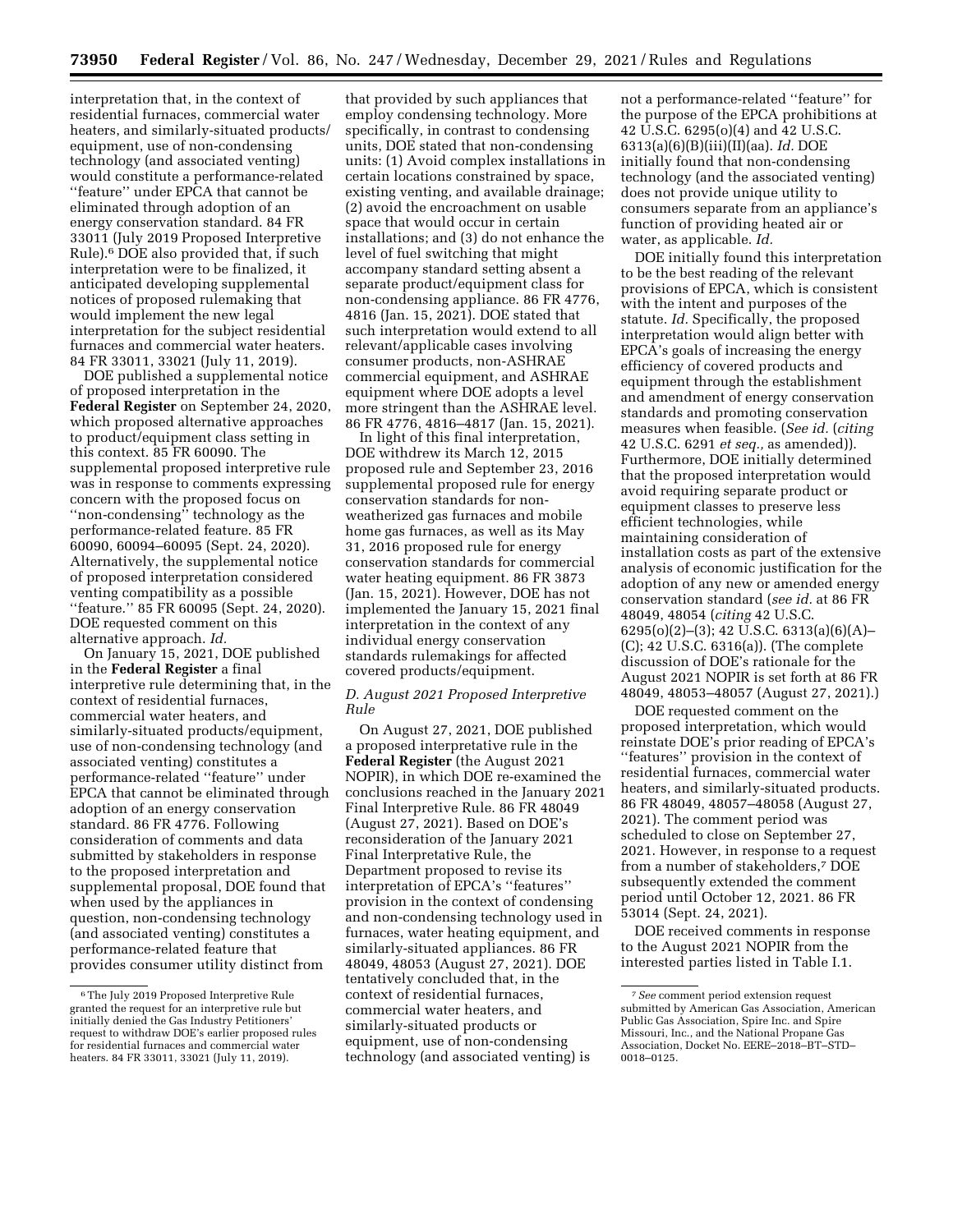| Commenter(s)                                                                                                                                                                                                                                                                                                                            | Abbreviation in this<br>document     | Commenter type                                       |
|-----------------------------------------------------------------------------------------------------------------------------------------------------------------------------------------------------------------------------------------------------------------------------------------------------------------------------------------|--------------------------------------|------------------------------------------------------|
|                                                                                                                                                                                                                                                                                                                                         | A.O. Smith<br>AHRI                   | Manufacturer.<br>Manufacturer Trade<br>Association.  |
| American Gas Association, Natural Gas Supply Association, U.S. Chamber of Commerce                                                                                                                                                                                                                                                      |                                      | <b>Utility &amp; Business</b><br>Trade Associations. |
| American Public Gas Association, Spire, Inc., National Propane Gas Association, and Plumb-<br>ing, Heating-Cooling Contractors-National Association.                                                                                                                                                                                    | APGA <i>et al</i>                    | Utility & Installer Trade<br>Associations.           |
| American Gas Association, American Public Gas Association, Spire Inc. and Spire Missouri,<br>Inc., and the National Propane Gas Association.                                                                                                                                                                                            |                                      | <b>Utility Trade Associa-</b><br>tions.              |
| Appliance Standards Awareness Project, American Council for an Energy-Efficiency Econ-<br>omy, Consumer Federation of America, Evergreen Action, Fsi Engineers, Green Energy<br>Consumers Alliance, Midwest Energy Efficiency Alliance, National Consumer Law Center,<br>Rocky Mountain Institute, Southwest Energy Efficiency Project. | ASAP <i>et al</i>                    | Advocacy Groups.                                     |
| Attorneys General of New York, Colorado, Illinois, Maine, Maryland, Michigan, Minnesota, Ne-<br>vada, New Jersey, New Mexico, Oregon, Vermont, Washington, The Commonwealth of<br>Massachusetts, The District of Columbia, and the City of New York.                                                                                    | State Attorneys Gen-<br>eral.        | State, Local Govern-<br>ments.                       |
|                                                                                                                                                                                                                                                                                                                                         | Bradford White                       | Manufacturer.                                        |
|                                                                                                                                                                                                                                                                                                                                         | CEC                                  | State.                                               |
| California Investor-Owned Utilities (Pacific Gas and Electric Company, San Diego Gas and<br>Electric, and Southern California Edison).                                                                                                                                                                                                  | CA IOUS                              | Utilities.                                           |
|                                                                                                                                                                                                                                                                                                                                         | Crown Boiler                         | Manufacturer.                                        |
|                                                                                                                                                                                                                                                                                                                                         | GEUAG                                | Advocacy Group.                                      |
|                                                                                                                                                                                                                                                                                                                                         | HARDI                                | Trade Association.                                   |
|                                                                                                                                                                                                                                                                                                                                         | IER                                  | Advocacy Group.                                      |
|                                                                                                                                                                                                                                                                                                                                         | Institute for Policy In-<br>tegrity. | Academic Institution.                                |
|                                                                                                                                                                                                                                                                                                                                         | NRDC et al                           | Advocacy Groups.                                     |
|                                                                                                                                                                                                                                                                                                                                         | NBI                                  | Advocacy Group.                                      |
|                                                                                                                                                                                                                                                                                                                                         | New Yorker Boiler                    | Manufacturer.                                        |
|                                                                                                                                                                                                                                                                                                                                         | NEEA                                 | Advocacy Group.                                      |
|                                                                                                                                                                                                                                                                                                                                         | Regal Beloit                         | Manufacturer.                                        |
|                                                                                                                                                                                                                                                                                                                                         | Kramer                               | Individual.                                          |
|                                                                                                                                                                                                                                                                                                                                         | U.S. Boiler    Manufacturer.         |                                                      |

## TABLE I.1—LIST OF COMMENTERS WITH WRITTEN SUBMISSIONS ON THE AUGUST 2021 NOPIR

\* Commenters submitting a request for an extension of the NOPIR public comment period, as discussed previously.

A parenthetical reference at the end of a comment quotation or paraphrase provides the location of the item in the public record.8

### **II. Final Interpretive Rule and Response to Comments**

Based on DOE's reconsideration of the January 2021 Final Interpretative Rule and careful consideration of the comments received in response to the August 2021 NOPIR, the Department is revising its interpretation of EPCA's ''features'' provision in the context of condensing and non-condensing technology used in furnaces, water heating equipment, and similarlysituated appliances. Consistent with the interpretation presented in the May 2015 Furnaces NOPR, the September 2016 Furnaces SNOPR, and the May 2016 Commercial Water Heaters NOPR, DOE concludes that, in the context of

residential furnaces, commercial water heaters, and similarly-situated products or equipment, use of non-condensing technology (and associated venting) is not a performance-related ''feature'' for the purpose of the EPCA prohibitions at 42 U.S.C. 6295(o)(4) and 42 U.S.C.  $6313(a)(6)(B)(iii)(I)(aa)$ . DOE finds that non-condensing technology (and the associated venting) does not provide unique utility to consumers separate from an appliance's function of providing heated air or water, as applicable.

Upon further consideration, DOE concludes that utility is determined through the benefits and usefulness the feature provides to the consumer while interacting with the product, not through design parameters impacting installation complexity, or costs that anyone, including the consumer, manufacturer, installer, or utility companies, may bear. Stated differently, DOE has determined that differences in cost or complexity of installation between different methods of venting (*e.g.,* a condensing furnace versus a noncondensing furnace) do not make any method of venting a performancerelated feature under 42 U.S.C.

6295(o)(4), as would justify separating the products/equipment into different product/equipment classes under 42 U.S.C. 6295(q)(1).

This interpretation is consistent with EPCA's requirement for a separate and extensive analysis of economic justification for the adoption of any new or amended energy conservation standard (*see* 42 U.S.C. 6295(o)(2)–(3); 42 U.S.C. 6313(a)(6)(A)–(C); 42 U.S.C. 6316(a)). Therefore, because DOE has come to see that the issues underlying its January 2021 Final Interpretive Rule are more appropriately framed as matters of cost, this interpretation will return those issues for resolution to their proper sphere as part of DOE's economic analysis in individual energy conservation standards rulemakings. DOE finds this interpretation to be the better reading of the relevant provisions of EPCA, which is consistent with the intent and purposes of the statute. In the balance of this section, DOE summarizes the comments received on the August 2021 NOPIR, followed by the agency's responses, which provide further basis for the final interpretation set forth in this document.

<sup>8</sup>The parenthetical reference provides a reference for information located in the docket for the development of this final interpretive rule. (Docket No. EERE–2018–BT–STD–0018, which is maintained at *[www.regulations.gov](http://www.regulations.gov)*). The references are arranged as follows: (Commenter name, comment docket ID number, page of that document).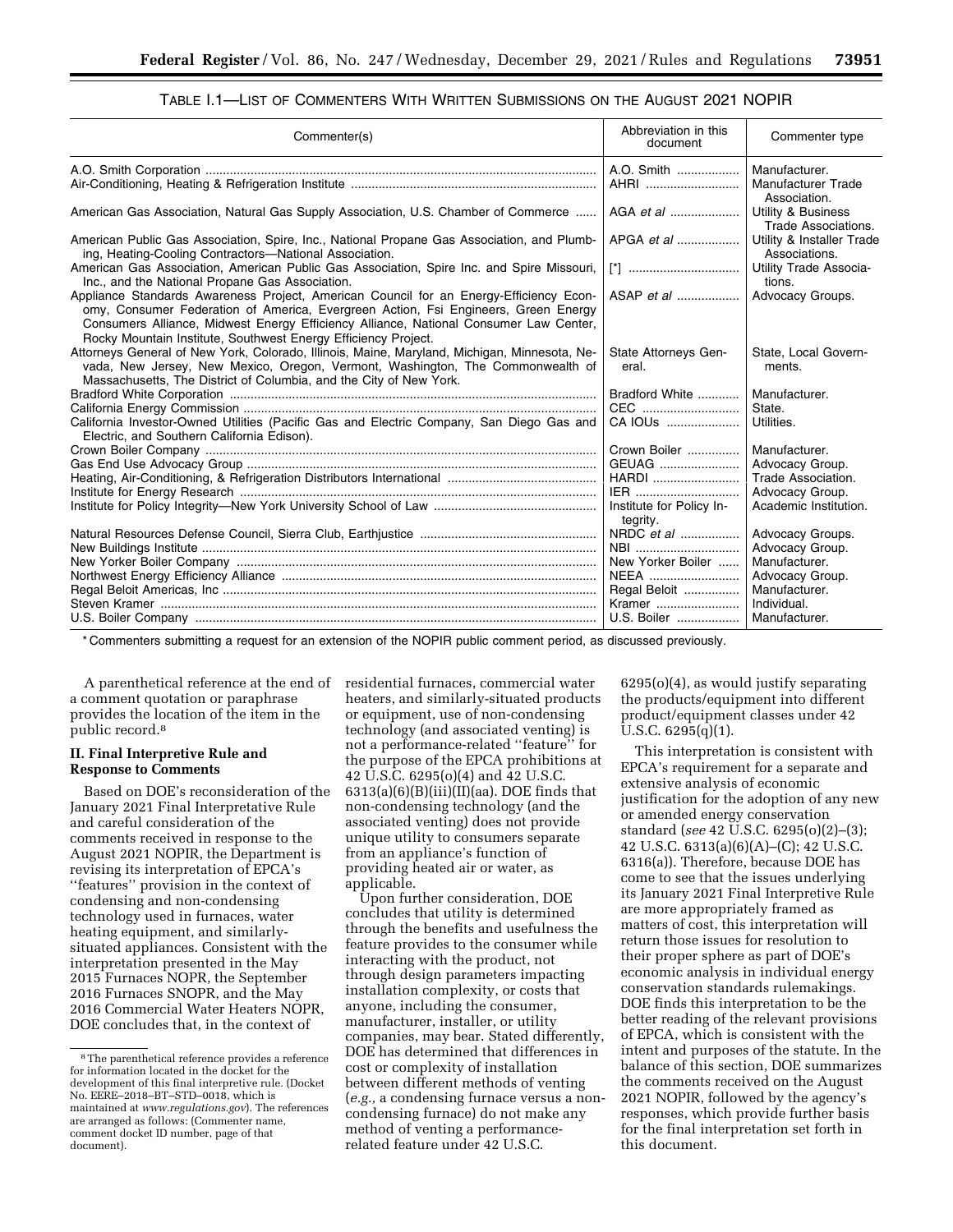In response to the August 2021 NOPIR, DOE received a number of general comments either supporting or opposing DOE's proposed change in interpretation. Along these lines, the State Attorneys General commented in support of DOE's proposed interpretation of the EPCA's ''features'' provision, stating they strongly support a robust national appliance and equipment efficiency program. (State Attorneys General, No. 136 at p. 1) ASAP *et al.* stated that DOE's proposed interpretation would help protect consumers and allow the Department to carry out EPCA's goal of increasing the energy efficiency of covered products and equipment through energy conservation standards. (ASAP *et al.,*  No. 143 at p. 2) NEEA, NBI, A.O. Smith, CEC, the CA IOUs, and NRDC *et al.* also commented in support of returning to DOE's long-standing interpretation of the ''features'' provision, under which the technology used to supply heated air or water does not constitute a performance-related ''feature.'' (NEEA, No. 137 at p. 1; NBI, No. 128 at p. 1; A.O. Smith, No. 133 at p. 1; CEC, No. 134 at p. 1; CA IOUs, No. 141 at p. 2; NRDC *et al.,* No. 144 at p. 1) Regal Beloit likewise supported DOE revisiting the interpretation of ''feature'' in the context of residential furnaces and commercial water heaters. (Regal Beloit, No. 131 at p. 1).

In contrast, Crown Boiler, New Yorker Boiler, U.S. Boiler,9 and AGA *et al.*  favored maintaining the interpretation adopted in the January 2021 Final Interpretive Rule. (Crown Boiler, No. 127 at p. 1; New Yorker Boiler, No. 130 at p. 1; U.S. Boiler, No. 129 at p. 1; AGA *et al.,* No. 135 at p. 2). AHRI requested DOE not to implement the proposed policy reversal, arguing that the condensing/non-condensing performance feature provides an important utility to consumers. (AHRI, No. 139 at p. 1).

GEUAG objected to the proposed interpretation, asserting that DOE failed to engage in the reasoned decisionmaking in the August 2021 NOPIR required by administrative law. (GEUAG, No. 132 at p. 4) GEUAG commented that nothing in the technology or operation of these products has changed since DOE published the January 2021 Final Interpretive Rule, nor has anything changed in the extensive analyses, facts, and studies that supported that features determination. (*Id.* at p. 5).

APGA *et al.* asserted that DOE did not provide sufficient time to adequately

comment and thoroughly analyze the proposed reversal of the interpretation issued in response to the Gas Industry Petition. (APGA *et al.,* No. 140 at p. 7) IER commented that the DOE failed to provide a reasoned explanation for the change, and instead merely asserted the exact opposite of its prior explanation in the January 2021 Final Interpretive Rule. (IER, No. 138 at p. 2) AHRI expressed concern about the change in course on this ruling within such a short period of time, stating that sudden changes create significant costs and administrative burdens for manufacturers and hinder innovation and progress. (AHRI, No. 139 at p. 4)

In response to these comments and as further explained elsewhere in this document, DOE is issuing this final interpretation following a reexamination of the record developed in the rulemakings for residential furnaces and commercial water heaters, review of the comments received to the August 2021 NOPIR, and further analysis of DOE's authority under EPCA. The issues addressed by this re-evaluation and the information on which this final interpretation is based have been thoroughly aired, not only in this proceeding, but also in a number of prior rulemakings (which themselves had ample opportunity for public comment), so the record before the agency is substantial. Moreover, as noted previously, DOE provided an extension of the opportunity for public comment on the August 2021 NOPIR at stakeholder request. Consequently, this final interpretive rule is the product of considerable public input.

DOE agrees with the commenters that little has changed in terms of the technology or operation of the products/ equipment at issue since promulgation of the January 2021 Final Interpretive Rule and DOE has not acted to implement that interpretation during the intervening period. However, the absence of subsequent developments on the manufacturing and regulatory fronts does not preclude DOE from reexamining the substantial existing record to assess the soundness of its prior ''features'' determination. Furthermore, because stakeholder positions on the relevant issues have been well documented in the past, when coupled with the lack of any substantial changes during the intervening period, the Department does not agree with those stakeholders who argued that the comment period provided for in the August 2021 NOPIR (45 days in total) was inadequate to analyze DOE's proposal or to prepare written comments. Commenters have also failed to demonstrate any specific harms

suffered as a result of reliance on DOE's interpretation between the January 2021 Final Interpretive Rule and the August 2021 NOPIR, and, particularly because that final interpretation was never implemented through amended energy conservation standards, the *status quo*  never changed during this period of interpretation review.

As discussed in the following sections, based on this review and the extensive record that exists, DOE finds its historical interpretation (*i.e.,* the interpretation proposed in the August 2021 NOPIR) to be the better reading of the relevant provisions of EPCA, which also better aligns with EPCA's goals of increasing the energy efficiency of covered products and equipment through the establishment and amendment of energy conservation standards and promoting conservation measures when feasible. (42 U.S.C. 6291 *et seq.*) Furthermore, this interpretation avoids requiring separate product or equipment classes to preserve less efficient technologies, while maintaining consideration of installation costs as part of the extensive analysis of economic justification required by EPCA for the adoption of any new or amended energy conservation standard (*see* 42 U.S.C. 6295(o)(2)–(3); 42 U.S.C. 6313(a)(6)(A)– (C); 42 U.S.C. 6316(a)). The following paragraphs set forth DOE's rationale for its revised interpretation in further detail, as well as the responses to other specific comments received.

## *A.* ''*Features*'' *Provision and Utility*

As described previously in this document, DOE must follow specific statutory criteria for prescribing new or amended energy conservation standards for covered products and covered equipment. In general, a new or amended standard must be designed to achieve the maximum improvement in energy efficiency that the Secretary determines is technologically feasible and economically justified. (42 U.S.C. 6295(o)(2)(A); 42 U.S.C. 6295(o)(3)(B); 42 U.S.C. 6316(a)) In deciding whether a proposed standard is economically justified, DOE must determine whether the benefits of the standard exceed its burdens after receiving comments on the proposed standard and by considering, to the greatest extent practicable, seven factors. One of the seven factors for consideration is the lessening of the utility or the performance of the covered products likely to result from the standard. (42 U.S.C. 6295(o)(2)(B)(i)(IV); 42 U.S.C. 6313(a)(6)(B)(ii)(IV); 42 U.S.C. 6316(a))

EPCA further directs that the Secretary may not prescribe an amended

<sup>9</sup>Crown Boiler, New Yorker Boiler, and U.S. Boiler submitted substantively identical comments.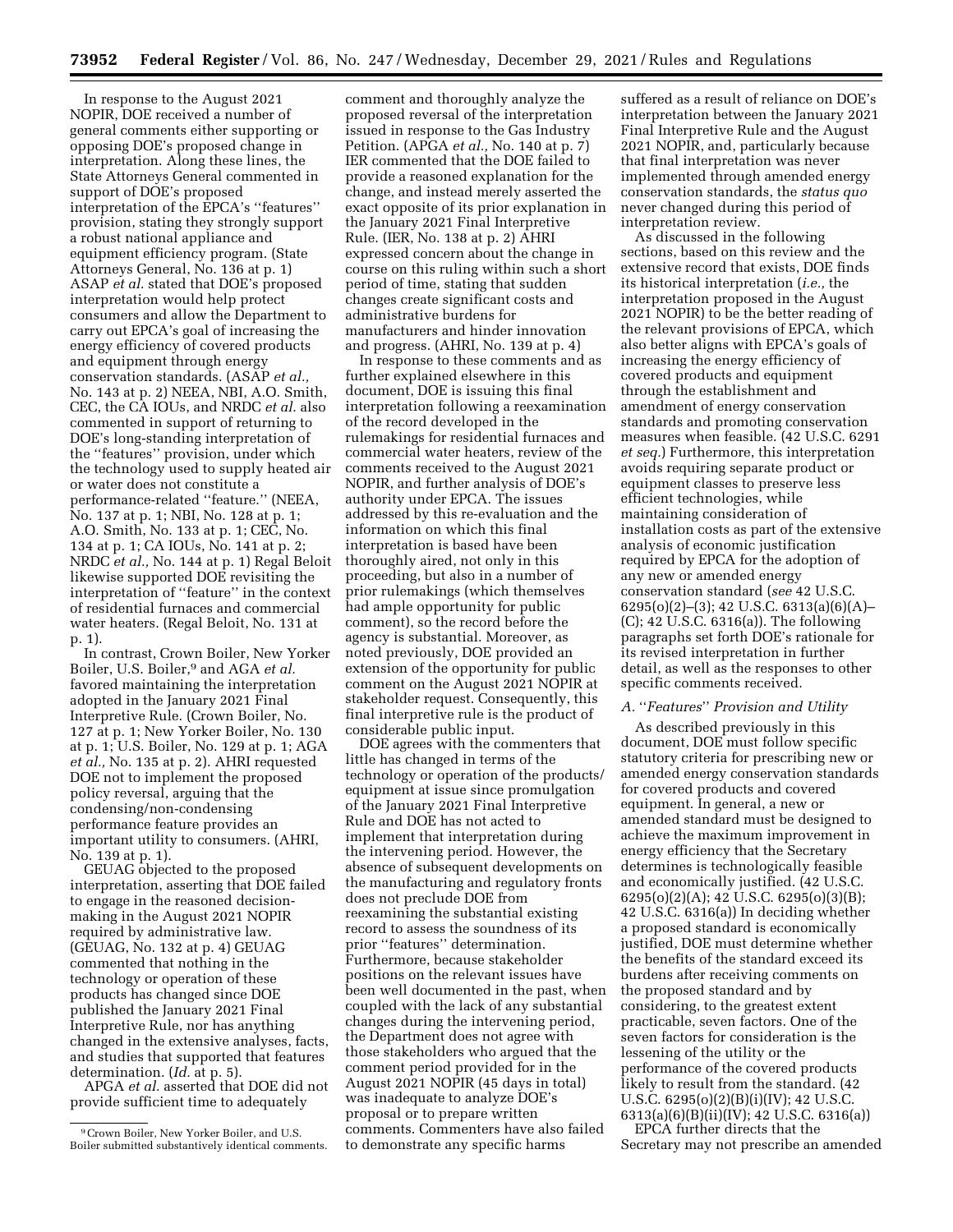or new standard if the Secretary finds (and publishes such finding) that interested persons have established by a preponderance of the evidence that the standard is likely to result in the unavailability in the United States in any covered product type (or class) of performance characteristics (including reliability), features, sizes, capacities, and volumes that are substantially the same as those generally available in the United States at the time of the Secretary's finding. (42 U.S.C. 6295(o)(4); 42 U.S.C.

6313(a)(6)(B)(iii)(II); 42 U.S.C. 6316(a)) Also, as discussed, when prescribing an energy conservation standard, DOE must consider whether separate product/equipment classes are justified based on: (1) Consumption of a different kind of energy or (2) existence of performance-related features and their associated utility.  $(42 \text{ U.S.C. } 6295(q)(1);$ 42 U.S.C. 6316(a)) The ''features'' provision, the seven factors for economic justification, and the product class provisions are all required considerations in establishing new and amended energy conservation standards.

As discussed in the August 2021 NOPIR, a ''feature'' is a trait, attribute, or function of a product. 86 FR 48049, 48053 (August 27, 2021). The usefulness and benefit provided to a consumer by a feature is the feature's ''utility,'' and consumer utility is used to evaluate whether a purported feature justifies a separate product class. *Id.* 

DOE has historically viewed utility of a product or equipment as an aspect of the appliance that is accessible to the layperson consumer and is based upon user operation and interaction with that appliance. Borrowing from the examples presented in the previous section of this document, oven door windows and angle of access for clothes washers are illustrative of this principle. Consumers use the oven door window (in conjunction with the oven lamp) to gauge the progress of food undergoing baking, without the need to open the oven door. Needing to open the oven door and losing heat would arguably decrease the energy efficiency of the oven. The oven door window is a feature which consumers generally appreciate and with which they routinely interact when cooking. The window's elimination would result in the loss of a performance-related feature that provides valued utility for consumers. Regarding the angle of access of a clothes washer, consumers currently have two options when purchasing clothes washers: Frontloading machines and top-loading machines. Some consumers, such as the

elderly, may prefer a top-loading clothes washer, because it is easier to reach the laundry without excessive bending, which is in contrast to the angle of access of a front-loading washer. A broad spectrum of consumers recognizes and appreciates the ability of a toploading washer to readily accept additional clothing items, even after a wash cycle has begun. Other consumers, such as those with disabilities, may prefer a front-loading machine because that angle of access better suits their access needs. The two angles provide consumer utility in terms of ease of loading or use to different consumer subgroups. As with the oven door window, the angle of access is a feature with which consumers routinely interact while washing clothes. Consequently, consistent with the requirements of EPCA, DOE views angle of access as a performance-related feature for clothes washers that cannot be eliminated from the market through adoption of an energy conservation standard.

In contrast to the examples discussed in the preceding paragraph, DOE has historically viewed a consumer's interaction with a furnace or water heater to be a simple one, whereby the user interacts only to initiate demand for heated air or water. After the consumer adjusts the thermostat or faucet, the user receives the requested heated air or water. There is no noticeable difference to the consumer in output based upon the type of technology (non-condensing or condensing) or venting used by the appliance, and, therefore, there is no difference in the utility derived from the appliance based on these factors. As noted previously, this approach had been DOE's longstanding interpretation of EPCA's ''features'' provision in the context of these appliances until the January 2021 Final Interpretive Rule.

On this topic, commenters had divergent viewpoints as to whether noncondensing technology, and associated venting, constitute a performancerelated feature under EPCA. One group of commenters clearly favored the approach proposed in the August 2021 NOPIR. For example, NEEA commented in support of DOE's proposed interpretation that the technology used to supply heated air or water does not constitute a performance-related ''feature'' and that venting type or the use of non-condensing technology does not constitute a performance-related feature as defined in EPCA. (NEEA, No. 137 at p. 1) NEEA asserted that users are typically unaware of their water heater's or furnace's venting category or heating technology, as it does not provide them

with any utility. (NEEA, No. 137 at p.

2) CEC generally supported reinstatement of the prior interpretation of ''features,'' stating that the interpretation from the January 2021 Final Interpretive Rule is unjustified, is not authorized by law, misapplies EPCA, and will preserve inefficient products that offer no unique utility to the consumer. (CEC, No. 134 at p. 1) CEC agreed that the use of noncondensing technology (and associated venting) is not a performance-related feature for the purpose of the EPCA prohibitions because it does not have a direct effect on the utility of providing the consumer with hot air or water. (CEC, No. 134 at p. 3)

NBI commented that non-condensing technologies used in furnaces and water heaters do not represent a performancerelated feature that justifies a different energy conservation standard. (NBI, No. 128 at p. 1) NBI further commented that non-condensing technology does not represent a unique utility to consumers that is separate from the appliance's function of providing heated air or water. (*Id.*)

The Institute for Policy Integrity stated that, while there may be some undefined, limited number of cases in which installation of a condensing unit could result in the loss of some usable space, in all other cases, such installation would not result in the loss of usable space. The commenter went on to state that the potential unavailability of a unit using noncondensing technology would not result in any significant loss of utility for many, if not most, consumers. (Institute for Policy Integrity, No. 145 at p. 3)

A.O. Smith stated that the proposed reversal of the January 2021 Final Interpretive Rule would return the Department to the most sensible reading of the statute. (A.O. Smith, No. 133 at p. 2) The State Attorneys General commented that furnaces and water heaters using non-condensing technologies and associated venting offer no unique utility to consumers beyond the basic function of providing heated air and heated water and that DOE had a strong statutory basis for its historical interpretation of ''features.'' (State Attorneys General, No. 136 at pp. 2, 3)

Another group of commenters supported the January 2021 Final Interpretive Rule as the proper application of EPCA's ''features'' provision. Among this group, Bradford White asserted that, based on the dictionary definitions of ''attribute'' and ''characteristic,'' a feature would include an attribute, which could be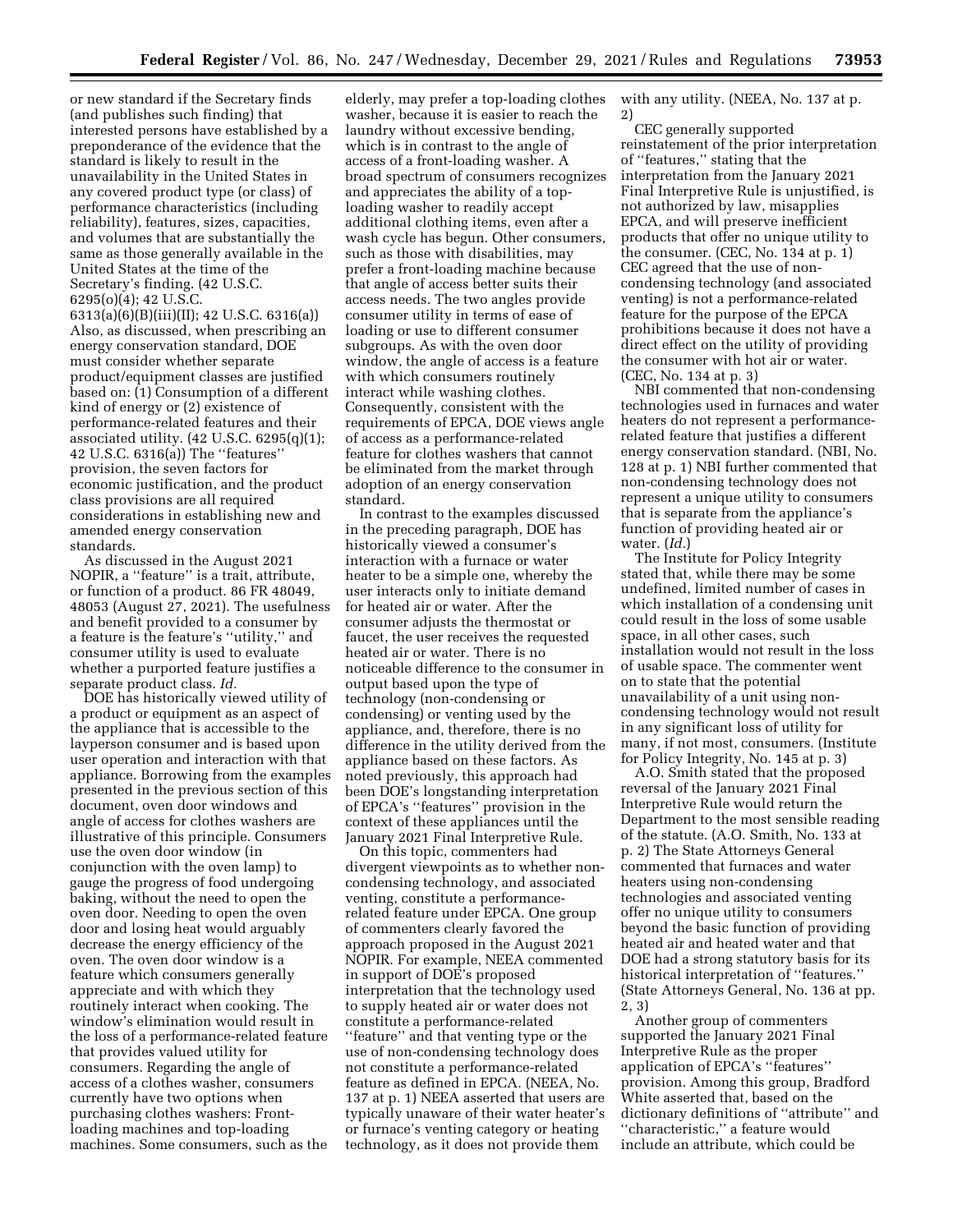inferred as a distinguishing trait of a commercial water heater (*i.e.,* different types of venting). (Bradford White, No. 146 at p. 2) Bradford White commented that reliability, which it asserted does not directly relate to the utility that a consumer sees from a product, is considered a characteristic in the context of the ''features'' provision of EPCA. (*Id.*) The commenter reasoned that, therefore, venting could similarly be treated as a distinguishing feature even if it does not directly relate to the utility (*e.g.,* hot water). (*Id.*) Bradford White disagreed with DOE's statement that energy efficiency differences arise from technologies and design parameters other than size, arguing that condensing technology requires more heat exchange surface area and larger tank size, thereby increasing the size of the overall system and contributing to installation concerns. (*Id.* at p. 3) Bradford White also requested that DOE provide the data it used to re-evaluate the January 2021 Interpretive Final Rule. (*Id.*)

Crown Boiler, New Yorker Boiler, and U.S. Boiler commented that the historical definition of ''utility'' for furnaces and water heaters, provided by DOE, ignores the installation considerations that impact the consumer directly. (Crown Boiler, No. 127 at p. 3; New Yorker Boiler, No. 130 at p. 3; U.S. Boiler, No. 129 at p. 3) GEUAG commented that, in considering what constitutes a ''feature,'' DOE must consider that condensing appliances cannot (physically or economically) perform in conjunction with noncondensing venting systems. (GEUAG, No. 132 at p. 11) GEUAG stated that in order to preserve consumer choice over the use of those energy alternatives that best meet the consumer's economic and operational needs, the January 2021 Final Interpretative Rule should be maintained. (*Id.* at pp. 2–3)

AGA *et al.* commented that noncondensing furnaces and water heaters provide unique utility in their ability to commonly vent with other gas appliances, vent into masonry chimneys, operate in unconditioned space without freeze protection, easily install in retrofit applications, and operate without the need to dispose of condensate. (AGA *et al.,* No. 135 at p. 29) AGA *et al.* stated that the facts in the record support a finding that designspecific constraints related to noncondensing technology present important performance-related features, valued by consumers, that justify treating non-condensing appliances as a separate class from condensing appliances. (*Id.* at p. 30) AGA *et al.*  objected to the suggestion that features

that make the product work in a consumer's existing home or business are not important performance-related features. (*Id.* at p. 27)

Crown Boiler, New Yorker Boiler, and U.S. Boiler stated that a ''layperson consumer'' may not understand the technical issues associated with a move from Category I (''atmospheric'') venting (*i.e.,* the venting commonly used in conjunction with non-condensing products) to Category IV (''condensing'') venting, but consumers will notice the impacts of the associated structural modifications necessary to accommodate the Category IV vent system, the presence of a condensing vent terminal on the side of their house, and the resulting noise and/or an exhaust plume that damages the building exterior, harms plants, or simply obstructs the view. (Crown Boiler No. 127 at p. 3; New Yorker Boiler, No. 130 at p. 3; U.S. Boiler, No. 129 at p. 3)

HARDI commented that it disagrees with DOE's interpretation of consumer utility and determining it only through the lens of whether the feature benefits the consumer. The commenter argued that changes to the living space caused by these retrofits do impact the utility of the new equipment, often in negative ways. (HARDI, No. 142 at pp. 2–3) For example, HARDI commented that replacing venting systems and/or relocating equipment in existing homes could lead to changes in the living space that would be unnecessary if a noncondensing system were installed, and that condensing venting systems may require freeze mitigation equipment (to prevent condensate from freezing) that could be impractical. (*Id.*) HARDI asserted limiting the ''utility'' definition simply to how a consumer interacts with the equipment in daily life is not a proper measurement of utility, particularly for heating, ventilation, and air conditioning (HVAC) equipment, which HARDI stated is often considered an ''invisible good'' (*i.e.,* if the product continues to operate as designed, the consumer is unaware of its existence). (*Id.* at p. 3)

HARDI also commented that inclusion of ''size'' in the ''features'' provision is not specifically limited to the size of the equipment itself, and that the change in size caused by the encroachment of a consumer's living space due to new venting or increased equipment closet size would similarly violate EPCA's protections. (*Id.*) Crown Boiler, New Yorker Boiler, and U.S. Boiler asserted that the potential loss of living space to accommodate a new condensing vent system is tantamount to setting a standard that makes an

existing appliance size unavailable, even if the size of the appliance itself is unchanged. (Crown Boiler No. 127 at p. 3; New Yorker Boiler, No. 130 at p. 3; U.S. Boiler, No. 129 at p. 3) APGA *et al.*  commented that the concept of preserving the availability of a product size is the same as preserving the availability of products that are compatible with the built-in venting systems provided to serve the appliances installed in those spaces in that in both cases, the statute prohibits efficiency standards that leave purchasers without the kinds of products that the infrastructure of their building was designed to accommodate. (APGA *et al.,* No. 140 at pp. 4, 11)

DOE responds to these comments as follows. As discussed in the August 2021 NOPIR and in the following paragraphs, there is a strong statutory basis for returning to DOE's historical interpretation of viewing the utility of a product or equipment as an aspect of the appliance that is accessible to the layperson consumer and is based upon user operation and interaction with that appliance. As stated, EPCA prohibits the Secretary from prescribing an amended or new standard if the Secretary finds (and publishes such finding) that interested persons have established by a preponderance of the evidence that the standard is likely to result in the unavailability in the United States in any covered product (or certain covered equipment) type (or class) of performance characteristics (including reliability), features, sizes, capacities, and volumes that are substantially the same as those generally available in the United States at the time of the Secretary's finding. (42 U.S.C. 6295(o)(4); 42 U.S.C.  $6313(a)(6)(B)(iii)(I)(aa); 42 U.S.C.$ 6316(a))

EPCA does not define these listed attributes or the related utility of such ''features.'' Therefore, to understand further those attributes that qualify as ''features'' and their relevant utility, DOE looks to EPCA as a whole and the purpose of the statute. (*See Robinson* v. *Shell Oil Co.,* 519 U.S. 337, 341 (1997)) To this end, DOE has once again carefully examined the relevant statutory provisions and would highlight the following.

First, EPCA authorizes DOE to prescribe new or amended energy conservation standards for covered products and covered equipment. (42 U.S.C. 6295(a)(2); 42 U.S.C. 6313) EPCA defines ''energy conservation standard,'' in relevant part, as a performance standard that prescribes the minimum *energy efficiency* or maximum *energy use* of an appliance. (42 U.S.C. 6291(6);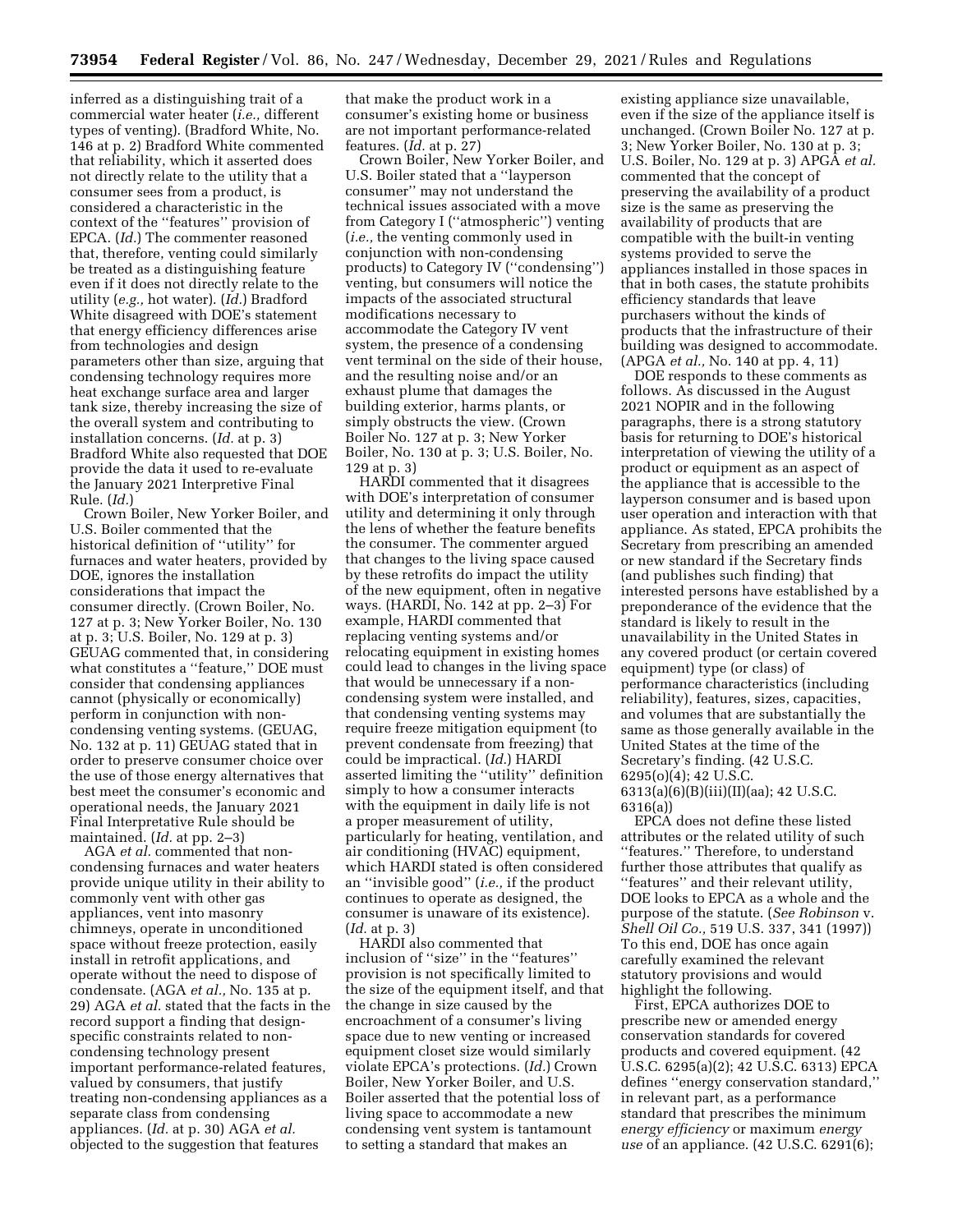42 U.S.C. 6311(18) (emphasis added)) ''Energy efficiency'' is the ratio of the useful output of services from a consumer product [or an article of industrial equipment] to the energy use of such a product [or article]. (42 U.S.C. 6291(5); 42 U.S.C. 6311(3)) ''Energy use'' means, in relevant part, the quantity of energy directly consumed by a consumer product [or article of industrial equipment] at the point of use. (42 U.S.C. 6291(4); 42 U.S.C. 6311(4)) EPCA further provides that DOE may establish more than one energy conservation standard for products that serve more than one major function by setting one energy conservation standard for each major function. (42 U.S.C. 6295(o)(5); 42 U.S.C. 6316(a))

Reading these provisions in the context of EPCA as a whole, the statute requires the Department to establish energy conservation standards that regulate the energy use associated with the useful output or energy consumption at the point of use of an appliance in operation of its major function. Where an appliance possesses more than one major function, Congress authorized and directed DOE to consider regulation of energy efficiency or consumption of an appliance for each major function. Where Congress tasked DOE to address other matters beyond the appliance's major function(s), it expressly directed DOE to set standards that pursue those other objectives, such as when it directed the agency to establish standards for standby mode and off mode operation of covered products (*see* 42 U.S.C. 6295(gg)).

Given EPCA's focus on an appliance's major function(s), it is reasonable to assume that the consumer would be cognizant of such function and recognize such feature as providing additional benefit in the appliance's performance of such major function. It follows that an aspect of the appliance whose elimination would not be noticed by the consumer when interacting with the appliance would not be the type of product characteristic that Congress would expect DOE to preserve at the expense of energy savings. Given that DOE is directed to consider the application of EPCA's ''features'' provision in appropriate cases when prescribing new or amended energy conservation standards, DOE finds the better reading of the ''features'' provision (*i.e.,* those features that cannot be eliminated by the establishment of a new or amended energy conservation standard) to be those features that provide a consumer unique utility during the operation of the appliance in performance of its

major function(s). Stated another way, the ''features'' provision and the related utility of such features pertain to those aspects of the appliance with which the consumer interacts during the operation of the product (*i.e.,* when the product is providing its ''useful output'') and the utility derived from those features during normal operation.

Using this logic, in the context of residential furnaces, commercial water heaters, and similarly-situated products or equipment, incorporation of noncondensing technology (and associated venting) is not a performance-related ''feature'' for the purpose of the EPCA prohibitions at 42 U.S.C. 6295(o)(4) and 42 U.S.C. 6313(a)(6)(B)(iii)(II)(aa).

As discussed in the subsequent paragraphs, DOE acknowledges that a condensing appliance generally cannot operate as intended by the manufacturer if installed with a non-condensing venting system without modifications. Also, issues of complex and costly installations that require modifications to the existing venting system to be properly installed, as well as potential alternatives, are economic matters appropriately addressed as part of the determination of whether new or amended standards are economically justified, as required by EPCA.

DOE finds that non-condensing technology (and the associated venting) does not provide unique utility to consumers distinct from an appliance's function of providing heated air or water, as applicable. Regardless of changes to the living space that may be required at the time of installation, the consumer utility of a condensing residential furnace or commercial water heater is the same as that of a noncondensing residential furnace or commercial water heater once installed and operating. While interacting with a residential furnace or commercial water heater during operation of the appliance, a consumer discerns no unique utility resulting from the specific heat exchanger technology (noncondensing or condensing) or the associated venting, as the heated air or water provided by the appliance is indistinguishable to the consumer regardless of those attributes. Because the consumer realizes the same perceived benefit (*i.e.,* heated air or water) regardless of the technology used by the appliance, there is no unique utility to preserve as would justify sacrificing potential additional gains in energy savings through new or amended energy conservation standards in future product-specific rulemakings.

DOE disagrees with Bradford White that the Department's reading, as adopted in this final interpretive rule, is

inconsistent with the inclusion of ''reliability'' in the ''features'' provision. Whether a consumer can depend on a product to provide its useful output when needed goes directly to an aspect of the appliance that is accessible to the layperson consumer and is based upon user operation and interaction with that appliance. Preserving reliability ensures, for example, that when a consumer calls upon a residential furnace or commercial water heater, the consumer is provided heated air or water, as the case may be. Conversely, there is no noticeable difference to the consumer in access or output based upon the type of technology or venting used by the appliance. In addition, DOE disagrees with Bradford White's assertion that condensing technology requires an increase in the overall size of a water heater, and instead, the agency agrees with the Institute for Policy Integrity that installation of a condensing appliance would not result in a loss of useful space for most consumers. To confirm this understanding, DOE conducted a review of several condensing and noncondensing models having similar characteristics (*i.e.,* input rating and storage volume) from multiple manufacturers and found that the overall dimensions for condensing models were not significantly larger than for non-condensing models.10 Further, changes to product dimensions resulting from increasing efficiency is more appropriately considered as part of the energy conservation standards rulemaking process, so that DOE can evaluate the appropriate cost impacts on a case-by-case basis.

APGA *et al.* further commented that establishing energy conservation standards at a condensing level would make all atmospherically-vented furnaces and water heaters no longer commercially viable. (APGA *et al.,* No. 140 at p. 7) GEUAG asserted that the adoption of proposed standards under the interpretation set forth in the August 2021 NOPIR would effectively eliminate the use of non-condensing gas furnaces, which is not permitted under 42 U.S.C. 6295(o)(4). (GEUAG, No. 132 at pp. 3– 4)

In response to APGA *et al.* and GEUAG, DOE notes that, in establishing the ''features'' provision, EPCA anticipates that new or amended energy

<sup>10</sup> DOE notes that it surveyed the dimensions of representative commercial water heaters (100 gallon, 200,000 British thermal units (Btu)/hour) and found the height and diameter dimensions comparable. The cubic volume of condensing models ranged from 20 percent less to 2 percent more than the cubic volume of comparable noncondensing models.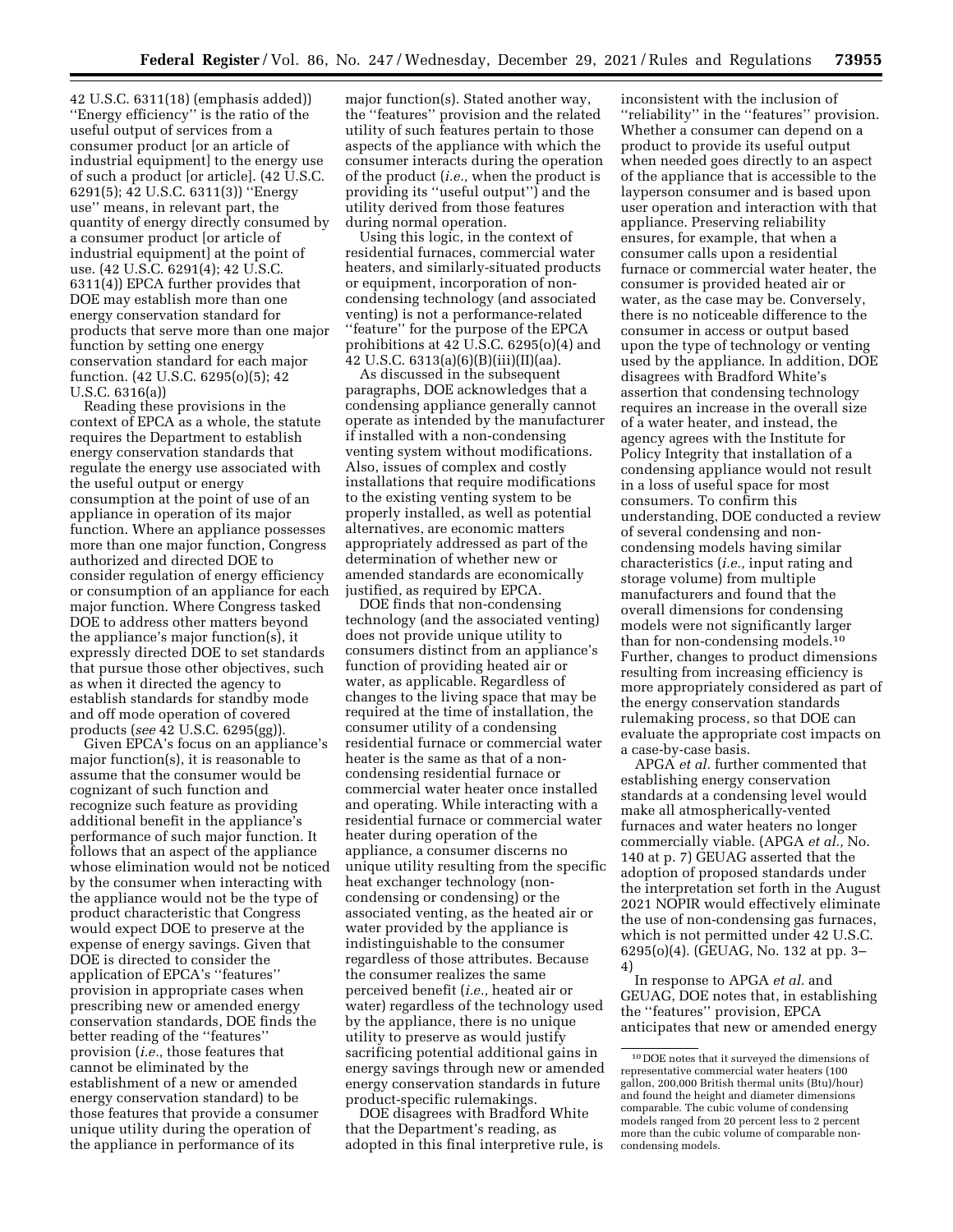conservation standards may result in the unavailability of certain inefficient technologies. Preserving inefficient technologies would be inimical to the statute's energy-saving purposes. Accordingly, EPCA's ''features'' provision is targeted to ensure preservation of only certain performance characteristics (including reliability), features, sizes, capacities, and volumes. 42 U.S.C. 6295(o)(4). However, as discussed in section II.C of this document, an overly broad reading of the ''features'' provision to include features that do not impact the utility of the covered product would preserve inefficient technologies at the expense of EPCA's energy conservation goals and frustrate the purpose of EPCA.

In the August 2021 NOPIR, DOE clarified that the proposed view of the ''features'' provision in the present case of non-condensing gas-fired residential furnaces and commercial water heaters is distinguishable from certain other products that the Department has regulated in the past (*e.g.,* spaceconstrained central air conditioners and ventless and compact clothes dryers). 86 FR 48049, 48055 (August 27, 2021).

Certain commenters agreed with the reasoning in DOE's August 2021 NOPIR that DOE's past determinations of the statute's ''features'' provision were properly applied and that the current case examining condensing vs. noncondensing technology is distinguishable. Along these lines, NEEA commented that the interpretation proposed in the August 2021 NOPIR is consistent with DOE's historical interpretation of a performance-related feature and that the features of water heaters and furnaces accessible to a layperson that affect user operation are the ability of the equipment to provide hot water or heated air on demand when called for by the end user, which does not depend on the technology used to heat the water or how the equipment is vented. (NEEA, No. 137 at p. 2) NEEA distinguished the present issue from DOE's prior interpretation of the ''features'' provision in the context of ventless clothes dryers, stating that ventless clothes dryers allow for the installation of a clothes dryer for certain consumers that would otherwise not be able to install a clothes dryer, whereas a condensing product can always be installed, despite a small percentage of cases where installation is complicated. (*Id.*) NBI commented that the proposed interpretation follows the precedent set in the consumer water heater rulemaking in which DOE declined to establish a separate product class for heat pump water heaters, which

similarly raised questions of additional cost and complexity due to the need for installation of a condensate drain and vent changes. (NBI, No. 128 at p. 1 (*citing* 75 FR 20112, 20135 (April 16, 2010)))

In contrast, other commenters viewed DOE's proposed approach in the August 2021 NOPIR as conflicting with the Department's past precedent. For example, AHRI and IER cited the rulemaking for ventless clothes dryers as precedent for the proposition that venting provides utility. (AHRI, No. 139 at p. 4; IER, No. 138 at p. 5) IER stated that utility of a residential furnace to the consumer is not merely heated air, but also, based on the DOE's previous ruling on ventless clothes dryers, installation considerations. (IER, No. 138 at p. 5) IER also referenced DOE's prior statement that ''compact-size clothes dryers provide utility to consumers by allowing for installation in spaceconstrained environments.'' (IER, No. 138 at p. 5 (*citing* 76 FR 22454, 22485 (April 21, 2011))) IER asserted that this statement indicates that the utility to the consumers was not merely heated air to dry clothing, but also installation considerations. (*Id.*) IER also cited the establishment of separate product classes for package terminal air conditioners (PTACs), which address size constraints that allow for replacement units to be installed in existing wall sleeves. (*Id.*)

In their comments, AGA *et al.* drew an analogy between electric clothes dryers and non-condensing gas-fired appliances. Noting that electric clothes dryers have the benefit of fitting into consumers' apartment buildings without the need for remodeling or loss of living space, the commenter argued that such dryers provide an important utility and, accordingly, constitute a performancerelated feature. (AGA *et al.,* No. 135 at pp. 26) Similarly, AGA *et al.* reasoned that natural gas appliances that function with existing chimneys and plumbing designed to accommodate noncondensing appliances likewise serve an important utility and constitute a performance-related feature. (*Id.* at pp. 26–27) AGA *et al.* went on to comment that the constraints that amounted to a performance-related feature for other appliances are too similar to the space and functional constraints of furnaces, water heaters, and boilers for that latter group of appliances not to be accorded similar treatment as performance-related features under the statute. (*Id.* at p. 27) AGA *et al.* further commented that when the Department reevaluated the standards for central air conditioners and heat pumps and packaged terminal air conditioners, the Department

recognized separate classes of ''space constrained'' and ''non-standard sized'' units that differed from standard air conditioners because of their performance-related feature: their ability to accommodate the space constraints of many homes and apartments. (*Id.* at p. 24) According to the commenter, the Department cannot consider space and functional constraints a ''performancerelated feature'' justifying separate standards for those products, but deny equal treatment to those furnaces, water heaters, and boilers facing similar constraints. (*Id.* at p. 27) AGA *et al.*  opined that an appliance provides a consumer limited or no utility if it can only be used after renovating their home or business. (*Id.* at p. 26)

AGA *et al.* and AHRI further submitted that the furnace fans rulemaking is also relevant precedent in support of a requirement for the establishment of separate product classes, given that DOE recognized that condensing and non-condensing furnaces present significant design differences that warrant different product classes for furnace fans in that proceeding. As the commenters point out, use of condensing versus noncondensing technology was one of the distinguishing factors in the furnace fans product classes adopted by DOE. (AGA *et al.,* No. 135 at pp. 25–26; AHRI, No. 139 at pp. 3–4)

In response to these comments, DOE does not find any tension or inconsistency between its prior application of the ''features'' provision and the interpretation adopted in this document (*i.e.,* the technology used to supply heated air or hot water (and the associated venting) is not a performance-related ''feature'' that provides a distinct consumer utility). The present case of non-condensing gasfired residential furnaces and commercial water heaters is distinguishable from certain other products cited by commenters (*i.e.,*  ventless and compact clothes dryers, space-constrained central air conditioners, and furnace fans) for the reasons that follow.

Regarding ventless clothes dryers, DOE recognizes that there may be some parallels between those appliances and the noncondensing furnaces and water heaters at issue here (particularly regarding problematic installation situations), but the Department would once again clarify that the circumstances surrounding these two sets of appliances are distinguishable. Those different circumstances lead to different results when DOE is interpreting EPCA's ''features'' provision. Stated simply, DOE found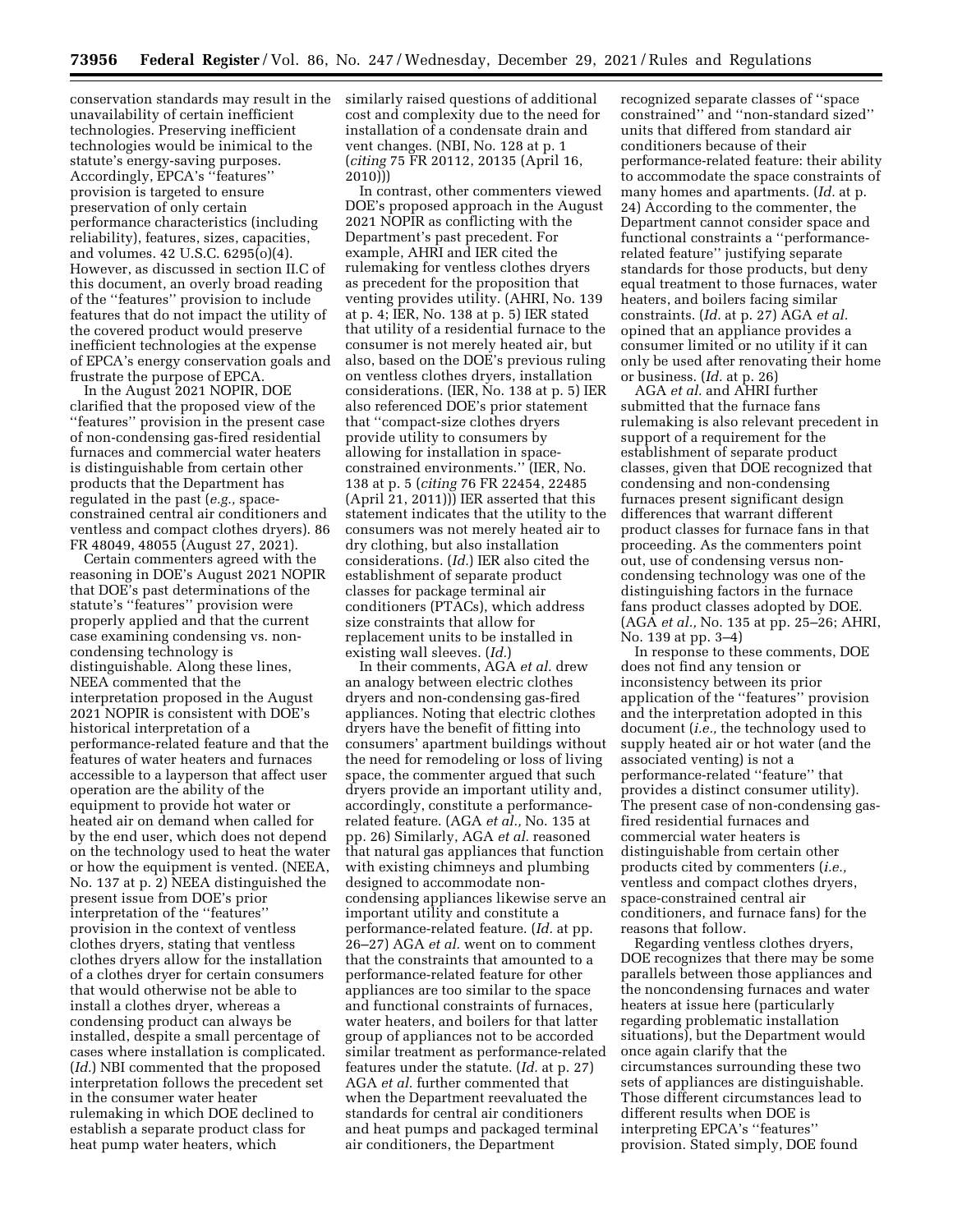that in the case of ventless clothes dryers, a substantial subset of consumers (*e.g.,* high-rise apartment dwellers) would be deprived of the benefits of a having clothes-drying appliance in their residence entirely unless DOE established a ventless clothes dryers product class. In contrast, DOE has determined that, even in difficult installation situations, consumers would not be deprived of heat or hot water absent product/ equipment classes set at a noncondensing level. Instead, the latter group of consumers facing difficult installation situations have options, including available technological solutions (albeit sometimes costly, if they seek to continue using a gas-fired appliance) or products that they can substitute (*i.e.,* electric appliances), such that they will continue receiving the benefits of heat and hot water. Again, the heat and hot water provided would be indistinguishable to consumers regardless of the technology supplying them. As explained further in the paragraphs that follow, this understanding drives the different regulatory outcomes for residential clothes dryers, as compared to residential furnaces and commercial water heaters.

The clothes dryer situation was explained in detail in a direct final rule (DFR) published in the **Federal Register**  on April 21, 2011. 76 FR 22454. In that rulemaking, DOE also referenced and relied on the details presented in the associated TSD accompanying that rulemaking. 76 FR 22454, 22485 (April 21, 2011). In that TSD, DOE explained that ventless clothes dryers can be installed in locations where vented dryers would be precluded due to venting restrictions, and the Department went on to note how a clothes dryer is vented is not simply an issue of initial installation cost or a consumer choosing one product type over another (*i.e.,* if a ventless clothes dryer were not available, no clothes dryer would be available for certain locations).11 A prime example that DOE considered was high-rise apartment buildings, some of which may be constructed without dedicated or otherwise accessible venting for a clothes dryer. Subsequent installation of additional venting in those situations would be infeasible in those situations, so if a traditional dryer were the only option, such consumers would be deprived of the benefit of

having a clothes-drying capability in their homes. Thus, the ventless configuration goes to the heart of the function of the product—it allows the dryer to operate where otherwise a consumer could not have a clothes dryer—so absent the availability of a ventless clothes dryer, some consumers would not be able to have a clothes dryer at all. With that in mind, DOE examined the design and operational parameters of ventless clothes dryer models to understand their energy efficiency potential and cost structure, in order to develop appropriate energy conservation standards pursuant to EPCA that would ensure preservation of the relevant performance-related feature (*i.e.,* ventless operation). In the TSD for the April 2011 DFR, DOE explained how ventless operation inherently limits the energy efficiency of those appliances, so in the end, the agency set separate classes on that basis.<sup>12</sup>

The present case of residential furnaces and commercial water heaters is quite different. Unlike consumers of ventless dryers, consumers facing the prospect of replacing a non-condensing residential furnace or commercial water heater with a condensing furnace or water heater do have options available to either modify existing venting or install a new venting system to accommodate a condensing furnace or water heater, or to install a feasible alternative to have heated air or water provided (*i.e.,* an electric appliance). In all cases, the consumer would not be precluded access to heated air or water, a result which is distinctly different from the one at issue in the ventless clothes dryers example. Given the ongoing availability of the consumer benefits of heat and hot water and for the reasons explained elsewhere in this document, DOE finds it reasonable to once again conclude that the technology used to supply heated air or water is not a performance-related feature under EPCA as would justify establishing separate product/equipment classes on that basis. In light of those available options, DOE finds it appropriate to address the matter of difficult furnace and water heater installations in the economic analysis of energy conservation standards rulemakings for those individual appliances.

With regard to compact clothes dryers, the ''compact'' delineation relates directly to the size and capacity of the product—two attributes explicitly listed in the ''features'' provision. (*See*  42 U.S.C. 6295(o)(4)) This difference in size and capacity is recognized by the consumer in operation of the product (*i.e.,* by limiting the amount of wet clothes which can be processed per cycle). Moreover, DOE determined that compact-size clothes dryers have inherently different energy consumption than standard-size clothes dryers. 76 FR 22454, 22485 (April 21, 2011).

In establishing a separate product class for space-constrained central air conditioners, DOE recognized the space constraints faced by these products and that the efficiency of such products is limited by physical dimensions that are rigidly constrained by the intended application. 76 FR 37408, 37446 (June 27, 2011). Space-constrained central air conditioners have an indoor or outdoor unit that is limited in size due to the location in which the unit operates. As a result, space-constrained central air conditioners lack the flexibility of other central air conditioners to increase the physical size of the unit, thereby limiting the ability of space-constrained units to achieve improved efficiency through use of a larger coil. *Id.* In establishing standards for spaceconstrained central air conditioners, DOE discussed the expense of modifying an exterior opening to accommodate a larger unit, but such discussion did not abrogate DOE's determination that space-constrained central air conditioners provide centralized air conditioning in locations with space constraints that would preclude the use of other types of central air conditioners. *Id.* In contrast, the subject non-condensing residential furnaces and commercial water heaters are not significantly different in overall footprint, size, or heating capacity from their condensing counterparts 13 (although the composition of the venting used may be different), and the energy efficiency differences are a result of the technology used, a design parameter that is dictated by considerations other than size.

With regard to the equipment classes for PTACs, in its prior rulemaking, DOE found that the size of the heat exchanger directly affects the energy efficiency of the equipment. 73 FR 58772, 58782 (October 7, 2008). Like spaceconstrained central air conditioners, the

<sup>&</sup>lt;sup>11</sup> Technical Support Document: Energy Efficiency Program for Consumer Products and Commercial and Industrial Equipment: Residential Clothes Dryers and Room Air Conditioners, pp. 3– 6 (Available at: *[www.regulations.gov/](http://www.regulations.gov/document?D=EERE-2007-BT-STD-0010-0053)  [document?D=EERE-2007-BT-STD-0010–0053](http://www.regulations.gov/document?D=EERE-2007-BT-STD-0010-0053)*).

<sup>12</sup> DOE explained that due to the lack of a vent to expel moisture-laden exhaust air to the outdoors, ventless clothes dryers produce a wastewater stream that can be either collected in an integrated storage container or discharged down an available household drain. The Department acknowledged that the process of condensing the moisture out of the recirculated air results in higher energy consumption by a ventless dryer as compared to a conventional (*i.e.,* vented) dryer. 76 FR 22454, 22470 (April 21, 2011).

<sup>13</sup>As provided in footnote 10 *supra.,* DOE surveyed the dimensions of representative commercial water heaters (100 gallon, 200,000 Btu/ hour) and found the height and diameter dimensions comparable.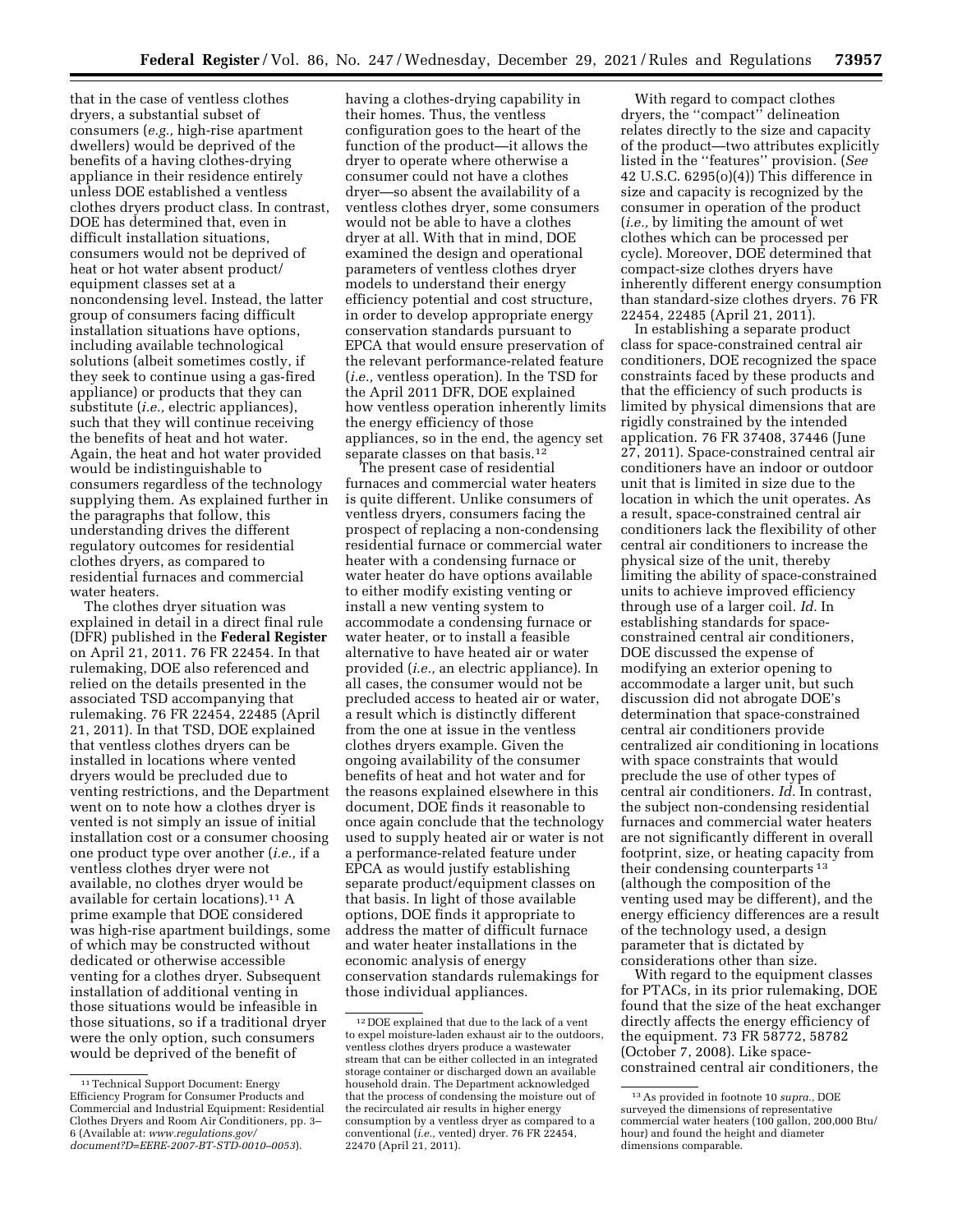location of operation of a PTAC directly influences the size of the equipment, which impacts the size of the heat exchanger and has a corresponding direct effect on the energy efficiency of the equipment. *Id.* DOE acknowledged the potentially high costs that would be associated with installing a nonstandard sized PTAC in an existing building due to the need to increase the wall opening (*i.e.,* the wall sleeve) in which a replacement PTAC is installed. *Id.* As explained in a subsequent rulemaking for PTACs, DOE further clarified that it accounts for installation costs in the life-cycle cost (LCC) and payback period (PBP) analyses used to evaluate increased standard levels, which is a separate and distinct consideration from whether separate product classes are justified. 80 FR 43162, 43167 (July 21, 2015). Consideration of installation costs in the LCC and PBP analysis used for evaluating an increased energy conservation standard level is consistent with the application of 42 U.S.C. 6295(o)(4) and 42 U.S.C. 6295(q)(1) in the final interpretation adopted in this document.

The furnace fan product classes also are not an analogous comparison to residential furnaces and commercial water heaters that rely on noncondensing technology. Furnace fans are electrically-powered devices used in consumer products for the purpose of circulating air through ductwork. 10 CFR 430.2. A furnace fan operates to allow the furnace in which it is installed to function. The references to condensing and non-condensing in the furnace fan product classes do not reflect a difference in utility between condensing and non-condensing furnaces, but rather reflect the differences between the operation of a furnace fan installed in a condensing furnace as compared to a furnace fan installed in a non-condensing furnace. In establishing the energy conservation standards for furnace fans, DOE differentiated between furnace fan product classes based on internal structure and application-specific design differences that impact furnace fan energy consumption. 79 FR 38130, 38142 (July 3, 2014). The internal structures encountered differ for a furnace fan installed in a condensing furnace, as compared to a furnace fan installed in a non-condensing furnace. The presence of an evaporator coil or secondary heat exchanger, as in a condensing furnace, significantly impacts the internal structure of an HVAC product, and in turn, the energy performance of the furnace fan

integrated in that HVAC product. *Id.*  These differences result in different energy use profiles for furnace fans installed in condensing furnaces, as compared to furnace fans installed in non-condensing furnace, which justifies the separate product classes.

For the reasons presented in the August 2021 NOPIR and the preceding paragraphs, DOE has determined that its historical interpretation—that utility is properly determined through an assessment of the benefits and usefulness that the feature provides to the consumer while interacting with the product—is the better reading of EPCA. The differences in cost or complexity of installation between products/ equipment with different heat exchanger technology (*i.e.,* noncondensing or condensing) and associated venting do not constitute a performance-related feature under 42 U.S.C.  $6295(0)(4)$ , as would justify separating the products/equipment into different product/equipment classes under 42 U.S.C. 6295(q)(1). As discussed in the following section, this approach is consistent with EPCA's requirement for a separate and extensive analysis of economic justification for the adoption of any new or amended energy conservation standard (*see* 42 U.S.C. 6295(o)(2)–(3); 42 U.S.C. 6313(a)(6)(A)– (C); 42 U.S.C. 6316(a)).

### *B. Cost and Installation Considerations*

The Department acknowledges that, in its January 2021 Final Interpretative Rule, it extended its view of consumer utility of residential furnaces and commercial water heaters beyond those appliances' primary function of providing heated air or water, giving considerable weight to installation situations that could require the addition of new pipes or venting to the usable space of a home or business, major modifications to a utility room, or encroachment upon an existing window or patio. 86 FR 4776, 4786 (Jan. 15, 2021).

However, differences in cost or complexity of installation between different methods of venting (*e.g.,*  category IV venting for a condensing furnace versus category I venting for a non-condensing furnace) do not make any method of venting a performancerelated feature under 42 U.S.C. 6295(o)(4), as would justify separating the products/equipment into different product/equipment classes under 42 U.S.C.  $6295(q)(1)$ . DOE has come to see the issues underlying the January 2021 Final Interpretive Rule more appropriately framed as matters of cost. This view is consistent with EPCA's requirement for a separate and extensive analysis of economic justification for the adoption of any new or amended energy conservation standard (*see* 42 U.S.C. 6295(o)(2)–(3); 42 U.S.C. 6313(a)(6)(A)– (C); 42 U.S.C. 6316(a)). DOE stated in the August 2021 NOPIR that the proposed interpretation would return the issues underlying the January 2021 Final Interpretive Rule to their proper sphere as part of DOE's economic analysis in individual energy conservation standards rulemakings. 86 FR 48049, 48053 (August 27, 2021).

Once again, commenters had mixed views on the change in position outlined in the August 2021 NOPIR, with some in favor and others opposed to DOE's proposed modified approach. Among those in favor, ASAP *et al.*  stated that that non-condensing technology (and associated venting) does not provide unique utility to consumers separate from an appliance's function of providing heated air or water and that the cost impacts are appropriately considered in the context of individual rulemakings, which can consider the specific circumstances of each product. (ASAP *et al.,* No. 143 at p. 2)

The Institute for Policy Integrity commented that in making a ''feature'' determination, DOE should consider consumer utility as separate from any cost considerations, any technological advances that could resolve the current challenges, and any benefits of fuel switching. (Institute for Policy Integrity, No. 145 at p. 1) CEC commented that the ''features'' provision makes no mention of cost as a relevant consideration and that such factors are properly considered during the evaluation of a proposed standard level's economic justification. (CEC, No. 134 at p. 3)

NRDC *et al.* commented that, while condensing technologies may require additional installation costs, there are alternatives that can make condensing technologies work within the existing space. NRDC added that it would be more appropriate to incorporate increased installation costs associated with condensing technologies in the life cycle cost and payback period analyses in energy conservation standards rulemakings. (NRDC *et al.,* No. 144 at pp. 1–2)

The State Attorneys General commented that any differences in cost or complexity of installation between different methods of venting for condensing and non-condensing products are more properly considered as part of the DOE's economic analysis in individual energy conservation standards rulemakings. (State Attorneys General, No. 136 at p. 3) These commenters stated that any potential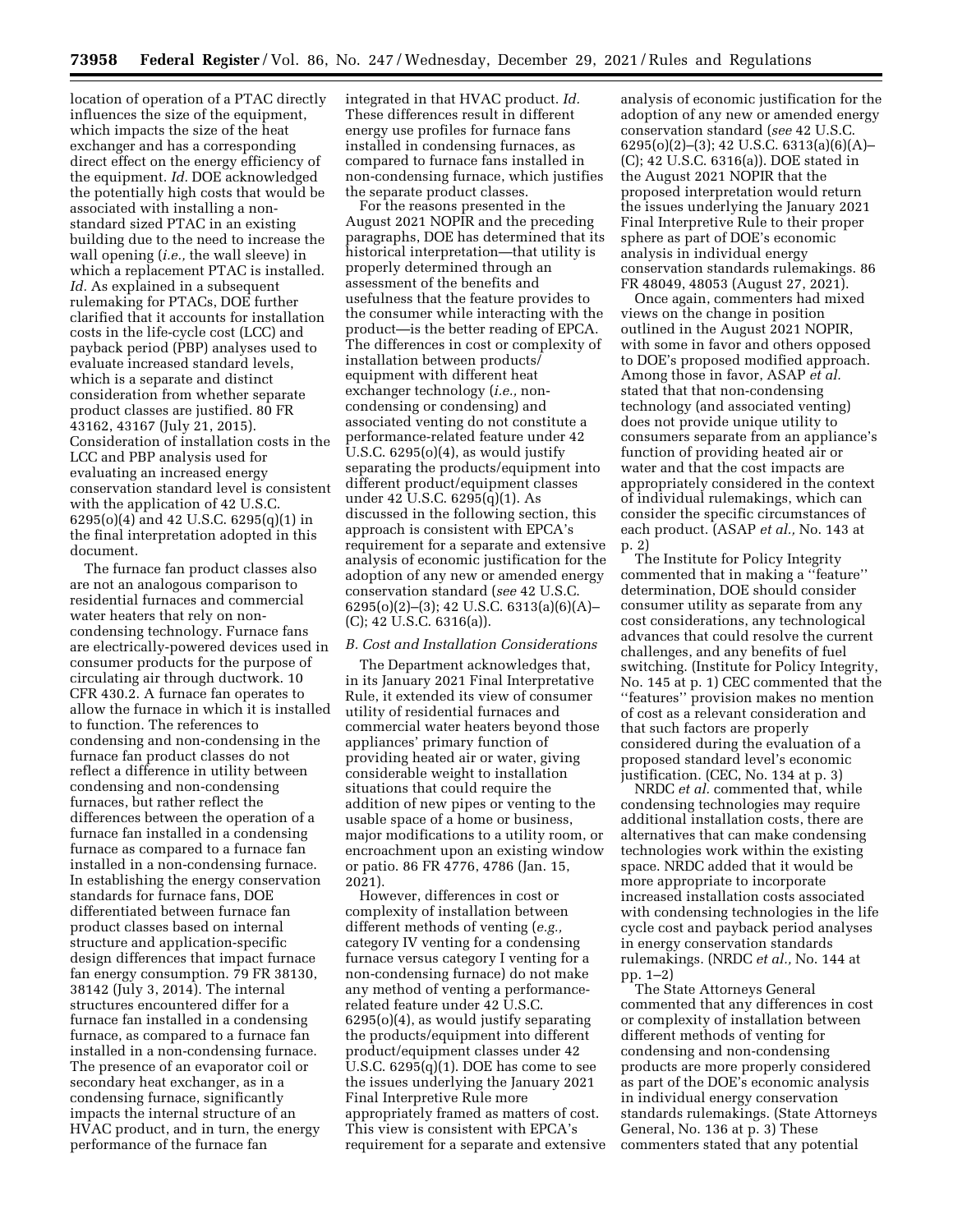additional costs associated with condensing products are not an independent basis for establishing separate product classes subject to differing efficiency standards. (*Id.*)

A.O. Smith commented that it is technologically feasible to replace a non-condensing gas-fired water heater with a condensing gas-fired water heater in all circumstances, but that there are certain instances where it is cost prohibitive to do so. To address such circumstances, A.O. Smith recommended that DOE expand the economic analysis for different subgroups with specific installation considerations as part of any future substantive rulemaking on efficiency standards. (A.O. Smith, No. 133 at p. 9) Similarly, ASAP *et al.* recommended that the Department consider impacts on low-income populations, because low-income households are disproportionally renters, and, therefore, are responsible for the higher energy costs of less-efficient technologies, and not the cost of the system itself. (ASAP *et al.,* No. 143 at p. 3)

A.O. Smith and the Institute for Policy Integrity commented that the January 2021 reinterpretation of the ''features'' provision double-counts the economic impact of certain costs as compared to the efficiency gains, in that installation issues would be considered in terms of both utility and the economic analyses. (A.O. Smith, No. 133 at p. 4; Institute for Policy Integrity, No. 145 at pp. 2, 3)

Turning to the commenters opposed to DOE's proposed change in approach, IER disagreed with the DOE's tentative finding that the issues sought to be addressed by the January 2021 Final Interpretative Rule were based on cost. (IER, No. 138 at p. 3) IER urged DOE to explain why the final interpretive rule was ''framed as a matter of cost'' when DOE stated in the January 2021 Final Interpretive Rule that the decision was not based on the cost of the feature. (*Id.*  at p. 4)

AGA *et al.* stated that economic justification is a separate consideration and that EPCA should be read in a manner that gives meaning to all its provisions. (AGA *et al.,* No. 135 at pp. 18–19) AGA further commented that reading ''performance related-features'' to include those features that make a product useful for its intended purpose flows from the meaning and context of several provisions of EPCA, including that: (1) Energy conservation standards must be technically feasible for their intended application; (2) covered products should be subcategorized into classes to recognize different functions,

consumer needs, and fuel types; (3) standards should not render covered products unavailable to American consumers; and (4) the Department should recognize ''performance-related features'' that make a product useful to consumers. (AGA *et al.,* No. 135 at pp. 17–18) In addition, AGA reasoned that viewing physical, technical, architectural, and code constraints as purely economic considerations fails to give meaning to the entire purpose behind establishing separate classes of consumer products based on their ''performance-related features.'' (AGA *et al.,* No. 135 at p. 18)

AGA *et al.* asserted that the proposed interpretation in the August 2021 NOPIR could render non-condensing natural gas furnaces, commercial water heaters, and boilers unavailable to millions of Americans whose homes and businesses cannot accommodate the alternative, condensing appliances without significant complications and, in many cases, renovation. (AGA *et al.,*  No. 135 at p. 2) These commenters stated that when viewed in that light, non-condensing units provide an important performance-related feature in that they work with the homeowner's or business's existing utility structure venting system. (*Id.* at p. 6) AGA *et al.*  argued that an evaluation of the factors for economic justification would show standards based on condensing technology to be economically unjustified in many applications. (*Id.* at p. 17)

Bradford White commented that although energy conservation standards at condensing levels would likely benefit their company, it predicted that eliminating non-condensing technologies from the market would impact both installers and consumers negatively, with there being circumstances where condensing gasfired water heaters could not be used, either due to installation challenges or increased cost. (Bradford White, No. 146 at p. 1)

Crown Boiler, New Yorker Boiler, and U.S. Boiler asserted that DOE itself acknowledged problems with sole reliance on the economic justification during promulgation of the current rule (*i.e.,* the January 2021 Final Interpretive Rule), including that: Subsets of the population (particularly low-income people in urban areas) may be disproportionately impacted by these costs, thereby resulting in consumers keeping unsafe equipment in service, installing the condensing equipment in unsuitable venting systems, or switching to less comfortable, more expensive, less safe forms of heat (*e.g.,*  resistance electric or kerosene space

heaters); and the economic analysis cannot quantify consumer burdens that are associated with building modifications to accommodate venting, such as loss of interior space, loss of decks, aesthetic changes, etc. (Crown Boiler, No. 127 at p. 2; New Yorker Boiler, No. 130 at p. 2; U.S. Boiler, No. 129 at p. 2)

Kramer commented that the ''noncondensing'' feature of furnaces should be preserved to avoid economic burden for low-income households for which the installation of a condensing furnace is not feasible due to the current location of the installed unit and the costs associated with changing ductwork or upgrading electric services to accommodate a condensing unit. (Kramer, No. 124 at p. 1)

HARDI commented that for existing homes, the need to change the venting system to install a condensing furnace leads to modifications to the living space that are unnecessary if the equipment is replaced with a noncondensing furnace or water heater. The commenter also stated that noncondensing furnaces and water heaters likewise obviate the need for a consumer to install heat-tape and other freeze mitigation equipment used to prevent the freezing of condensate in the vent and without which, there could be resulting damage to the furnace or water heater. Finally, HARDI argued that for consumers with heating equipment that is only in use part-time, the need to constantly heat the venting system would be impractical. (HARDI, No. 142 at p. 2)

DOE acknowledges that the interpretation adopted in this final interpretive rule is a departure from the January 2021 Final Interpretative Rule. The interpretation adopted in this document, which reverts to DOE's historical interpretation, gives meaning to the ''features'' provision in the context of EPCA's direction to DOE to establish minimum levels of energy efficiency or maximum quantities of energy use for covered products and equipment when performing their intended function. Conversely, the January 2021 Final Interpretive Rule expanded the ''features'' provision to include consideration beyond the operation of a product or equipment, namely through consideration of other installation matters best characterized as cost issues. As explained previously in this document and in the paragraphs that follow, DOE has concluded that its historical interpretation is the best reading of the statute, an understanding shared by numerous commenters on the August 2021 NOPIR.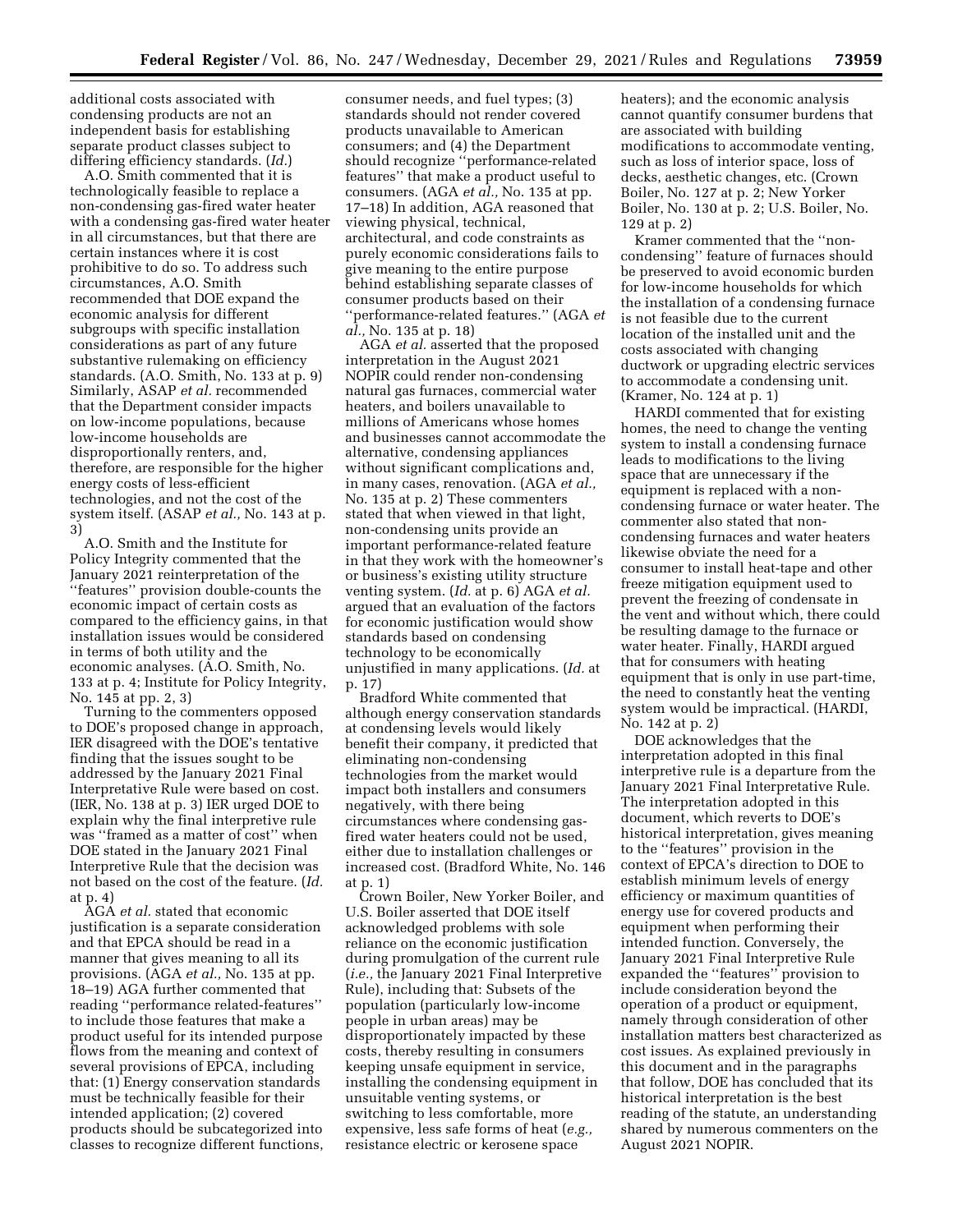As indicated by several commenters, in certain instances, replacing a noncondensing appliance with a condensing one may involve complications, including the need for installation of new venting and renovation of existing living space. However, these installation complications are separate and apart from any performance-related impacts of the unit once installed. When properly installed, a condensing furnace or water heater would be expected to provide the consumer with heated air or water indistinguishable from that supplied by a non-condensing appliance.

DOE finds strong statutory support for its changed position. EPCA's ''features'' provision makes no mention of cost as a relevant consideration. (42 U.S.C. 6295(o)(4); 42 U.S.C.

6313(a)(6)(B)(iii)(II)(aa)) As AGA *et al.*  noted, EPCA directs DOE to separately consider whether energy conservation standards would be economically justified. Therefore, DOE finds that the factors that gave rise to the January 2021 Final Interpretive Rule can be addressed through an evaluation of the factors for economic justification.

EPCA enumerates seven factors for economic justification that DOE must consider when evaluating whether to establish or amend energy conservation standards.14 (42 U.S.C. 6295(o)(2)–(3); 42 U.S.C. 6313(a)(6)(A)–(C); 42 U.S.C. 6316(a)) Included among those factors is consideration of the savings in operating costs throughout the estimated average life of the covered product [or covered equipment] in the type (or class) compared to any increase in the price of, or in the initial charges for, or maintenance expenses of, the covered

products which are likely to result from the imposition of the standard. (42 U.S.C. 6295(o)(2)(b)(i)(II); 42 U.S.C. 6313(a)(6)(B)(ii)(II); 42 U.S.C. 6316(a))

As part of evaluating this factor, DOE conducts a LCC and PBP analysis. The LCC is the total consumer expense of an appliance or product over the life of that product, consisting of total installed cost plus operating costs. The PBP is the estimated amount of time (in years) it takes consumers to recover the increased purchase cost, including installation, of a more-efficient product through lower operating costs.

In this case, DOE originally considered the additional costs associated with installing condensing residential furnaces and condensing commercial water heaters in the rulemaking proceedings for those appliances whose proposals were withdrawn in conjunction with the January 2021 Final Interpretive Rule. (*See* 81 FR 65720, 65776–65783 (Sept. 23, 2016); 81 FR 34440, 34484–34485 (May 31, 2016)) Additionally, in both the residential furnaces and commercial water heaters rulemaking proceedings, DOE conducted consumer subgroup analyses to understand the disparate impacts of the proposed standards on low-income households by analyzing the LCC impacts and PBP for those particular consumers from alternative standard levels. In these analyses, DOE used different discount rates to reflect various income categories. (*See* 81 FR 65720, 65798–65799 (Sept. 23, 2016); 81 FR 34440, 34494–34495 (May 31, 2016)) DOE has concluded that these analyses are appropriate for analyzing the impacts of potential standards on consumers generally and low-income consumers in particular.

In proposing to return to its historical interpretation, DOE furthermore added that it tentatively concluded that it gave undue weight to the arguments presented by the Gas Industry Petitioners. 86 FR 48049, 48054–48055 (August 27, 2021). After reexamining the record, DOE preliminarily determined that the qualitative arguments made by the Gas Industry Petitioners were not accompanied by sufficient evidence to establish the existence or magnitude of the alleged problem, as would support the significant change from DOE's historical interpretation to the interpretation contained in the January 2021 Final Interpretive Rule. 86 FR 48049, 48055 (August 27, 2021). To the extent that consumers would be faced with difficult installation situations, DOE tentatively concluded that consumers have other options for resolving such situations without the need for the Department to

declare non-condensing technology and associated venting to be a performancerelated feature under EPCA. *Id.* In short, consumers facing difficult installation situations can either: (1) Utilize a technological solution to resolve their installation problem, or (2) switch to an appliance utilizing alternative technologies. Either approach would allow those consumers with potentially difficult installation situations to choose how best to avoid loss of usable space, extensive building modifications, or extreme installation costs identified in the January 2021 Final Interpretive Rule. *Id.* With regard to specific concerns of ''orphaned'' water heaters,15 DOE noted the development of potential technology solutions. *Id.* The Department stands by and reaffirms these conclusions in this Final Interpretive Rule. DOE has also concluded that installation professionals have the expertise to complete any necessary appliance replacements in a safe and effective fashion.

In response to these tentative findings in the August 2021 NOPIR, NEEA cited results from a study conducted by NEEA, Pacific Gas and Electric Company, National Grid, and Northeast Energy Efficiency Partnerships, which found that 5 percent or fewer of condensing gas appliance installations were challenging, and stated that, even in cases that present significant challenges, technical solutions were always possible. (NEEA, No. 137 at p. 2) The commenter referenced technologies available on the market (*i.e.,* DuraVent's FasNSeal 80/90) that it stated allow for the installation of a condensing appliance with existing venting systems and in situations with narrow lot lines, challenging clearances, or where side wall venting is not practical. (*Id.* at p. 3) NEEA suggested that such solutions allow for condensing appliance venting without the need for additional building penetrations or the need to disturb finished internal spaces. (*Id.*) Similarly, the State Attorneys General stated that based on the rulemaking record, a variety of technological fixes are available to accommodate the replacement of non-condensing units and to increase compatibility with other non-condensing appliances. (State Attorneys General, No. 136 at p. 3)

<sup>14</sup>Specifically, at 42 U.S.C. 6295(o)(2)(B)(i) (and with essentially the same language at 42 U.S.C. 6313(a)(6)(B)(ii)), EPCA provides: In determining whether a standard is economically justified, the Secretary shall, after receiving views and comments furnished with respect to the proposed standard, determine whether the benefits of the standard exceed its burdens by, to the greatest extent practicable, considering—(I) the economic impact of the standard on the manufacturers and on the consumers of the products subject to such standard; (II) the savings in operating costs throughout the estimated average life of the covered product in the type (or class) compared to any increase in the price of, or in the initial charges for, or maintenance expenses of, the covered products which are likely to result from the imposition of the standard; (III) the total projected amount of energy, or as applicable, water, savings likely to result directly from the imposition of the standard; (IV) any lessening of the utility or the performance of the covered products likely to result from the imposition of the standard; (V) the impact of any lessening of competition, as determined in writing by the Attorney General, that is likely to result from the imposition of the standard; (VI) the need for national energy and water conservation; and (VII) other factors the Secretary considers relevant.

<sup>15</sup>The Gas Industry Petitioners raised specific concern with the potential of an orphaned water heater. An ''orphaned water heater'' refers to the situation in which a non-condensing furnace and non-condensing water heater share a common vent, but, upon replacement of the non-condensing furnace with a condensing furnace, they can no longer share that same venting due to differences in venting requirements.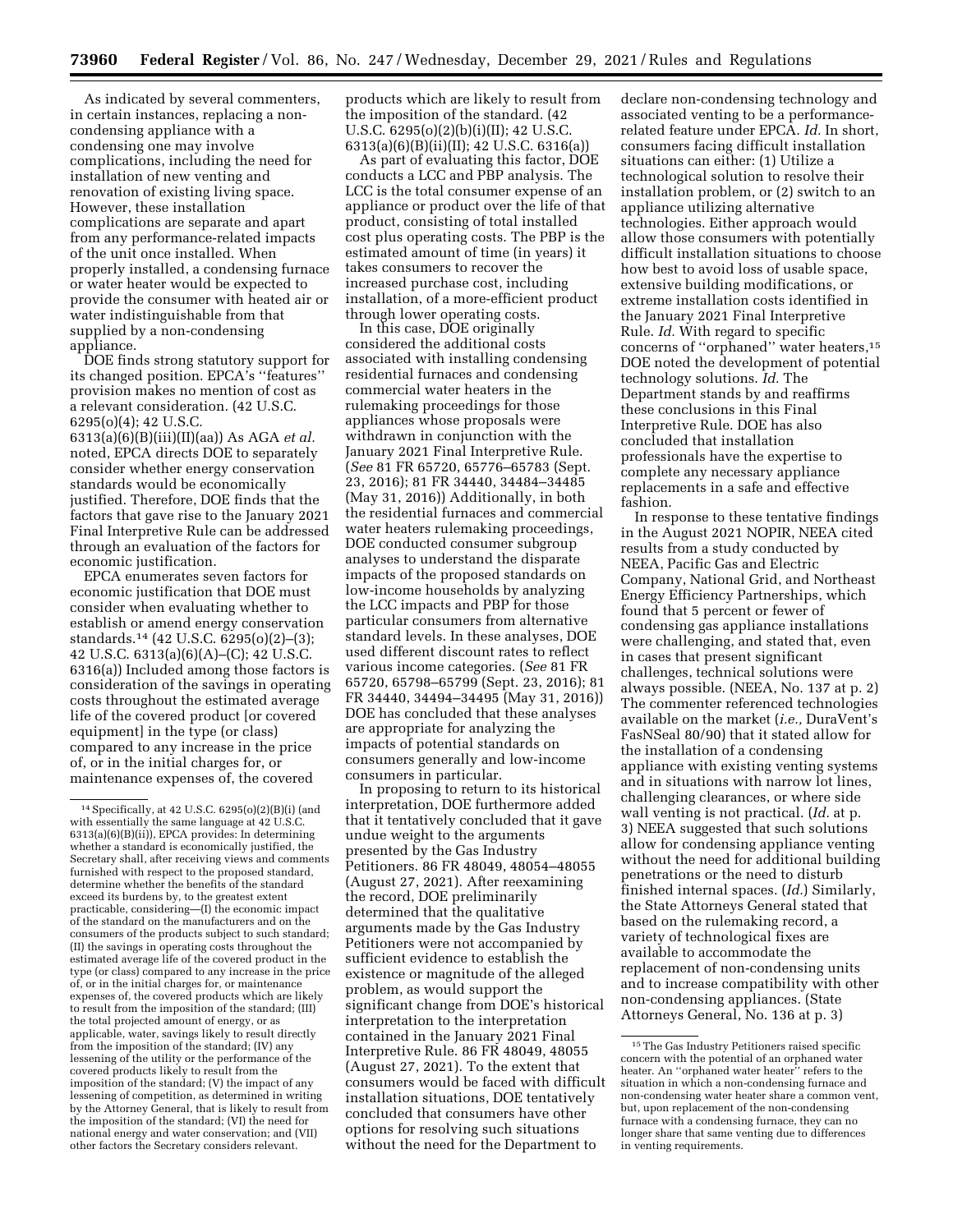ASAP *et al.* stated that non-condensing and condensing furnaces have different venting configurations, but that these different configurations are a matter of cost and not utility, and there are a variety of solutions to challenging venting requirements. (ASAP *et al.,* No. 143 at p. 2) A.O. Smith stated that it is technologically feasible to replace noncondensing equipment in every commercial setting. (A.O. Smith, No. 133 at p. 9)

In contrast, AGA *et al.* asserted that the record for the January 2021 Final Interpretive Rule shows that for millions of applications, appliances with condensing technology would not work (or would present hazardous conditions) if the appliances were installed within existing home and business venting and plumbing systems, absent modification. (AGA *et al.,* No. 135 at p. 28) In support of its assertion, AGA *et al.* pointed to DOE's estimates that upwards of 10 percent of households with gas-fired furnaces would face difficult installation situations if non-condensing furnaces were eliminated, as well as a survey from installation contractors that AGA *et al.* stated showed that atmospheric venting systems often prevent use of condensing furnaces. (*Id.*  at pp. 29, 31) AGA *et al.* argued that, although DOE claims the existence of technological solutions to difficult installation situations, no evidence is cited for that proposition. (*Id.* at p. 31) AGA *et al.* further commented that the National Fuel Gas Code (ANSI Z223.1/ NFPA 54) and the International Fuel Gas Code, which are installation codes for gas appliances that are adopted and enforced in the majority of States and jurisdictions within the United States, do not permit venting a condensing type of vented gas appliances (positive venting pressure) with a noncondensing type of vented appliance (negative venting pressure) because of safety concerns. (*Id.* at p. 32) AGA *et al.*  stated that, therefore, even if technological issues were overcome, replacement of non-condensing appliances with condensing appliances would still violate the aforementioned installation codes to the extent that the condensing appliance is vented in the same vent line with a negative venting pressure non-condensing appliance. (*Id.*)

AHRI commented that consumers, especially in older homes, will struggle to replace their appliances if condensing-only appliance standards are set in efficiency rulemakings. (AHRI, No. 139 at p. 1) Kramer commented that non-condensing furnaces are sometimes installed in unheated spaces such as an attic or garage, and that such locations

cannot accommodate a condensing furnace because the condensation will freeze and cause damage to the heating unit. (Kramer, No. 124 at p.1) Kramer further commented that relocation of such units to the heated part of the home is cost-prohibitive due to reworking of the ductwork and would result in loss of living space inside the home. (*Id.*)

Crown Boiler, New Yorker Boiler, and U.S. Boiler stated that the research conducted by Oak Ridge National Laboratory (ORNL) referenced by DOE in the August 2021 NOPIR demonstrates that condensing furnace standards would result in a significant problem. (Crown Boiler, No. 127 at p. 3; New Yorker Boiler, No. 130 at pp. 3–4; U.S. Boiler, No. 129 at pp. 3–4) These commenters asserted that the ''EntrainVent'' technology discussed in the ORNL research cited by DOE is problematic because: (1) If the common portion of the vent becomes blocked, the condensing appliance will force flue products backwards down the category I vent and into the living space through the draft diverter and that detecting this spillage will be a significant technical challenge; and (2) this system will only work when the furnace inducer is running, meaning that water heater cannot safely operate when the furnace inducer is off. (Crown Boiler No. 127 at p. 4; New Yorker Boiler, No. 130 at pp. 4–5; and U.S. Boiler, No. 129 at pp. 4– 5) Crown Boiler, New Yorker Boiler, and U.S. Boiler further commented that the use of other venting systems described in the ONRL report (*i.e.,* the DuraVent FasNSeal 80/90 and draft inducer paired with a chimney liner) is not practical in situations where there are offsets in the chimney, or where the cross-sectional area of the chimney is too small to provide adequate drafting for the water heater after the new liner(s) are added. (Crown Boiler No. 127 at p. 5; New Yorker Boiler, No. 130 at p. 5; U.S. Boiler, No. 129 at p. 5) These commenters stated that any concentric vent system consisting of a pressurized vent system inside a Category I vent system raises safety concerns because the inner pipe will be difficult or impossible to inspect and a breach in the pipe will lead to flue gas inside the building and that this problem would be particularly acute for a pipe modified with a draft inducer that was not designed to be pressurized. (*Id.*)

Bradford White commented that a non-condensing commercial gas-fired water heater installed in a high-rise building in a large, older city (*e.g.,* New York City, Boston, Chicago) would not be able to be replaced with a condensing equivalent, as it would not be able to

vent horizontally due to jurisdictions prohibiting side wall venting in these applications. (Bradford White, No. 146 at p. 3) Bradford White further commented that if the mechanical room is in the basement or ground level floor of a 15-story building (and shorter in some cases), the water heater may not be certified with a long enough vent length to be able to vent vertically through the building's roof, and that if the venting had to run up through current living spaces, there would be impacts to the building space. (*Id.*)

AGA *et al.* and APGA *et al.* stated that, in the current market, the known solutions often require making major reconfigurations to building venting and plumbing systems. (AGA *et al.,* No. 135 at p. 18; APGA *et al.,* No. 140 at p. 9) APGA *et al.* stated that most of the existing buildings in which gas furnaces and water heaters are installed were architecturally designed to accommodate standard atmosphericallyvented products and have built-in atmospheric venting systems to serve such products, often with vents sized to serve two or more commonly-vented products. (APGA *et al.,* No. 140 at p. 8) APGA *et al.* commented that there are instances when it is possible to use existing venting when switching from non-condensing to condensing technologies or to scrap the existing venting and run new venting through the same chase, but there are many common scenarios in which this would not be possible (*Id.* at p. 7) APGA *et al.*  further commented that if atmospherically-vented products were unavailable, replacement of an existing atmospherically-vented product would require building modifications to facilitate the installation of condensing products in buildings that were not designed to accommodate them and potentially a relocation of the heating system, which would result in orphaned venting infrastructure. (*Id.* at pp. 7, 8)

Bradford White commented that DOE should not base its analysis on a technology that is not currently commercially available (*i.e.,* venting technologies that could make it easier to switch from noncondensing to condensing appliances). (Bradford White, No. 146 at p. 2)

AHRI stated that there is no justification or evidence provided by DOE for its statements regarding the existence of technological solutions for gas-fired installation issues, orphaned water heaters, or other issues raised by the gas industry petition that would support the Department's proposed policy change. (AHRI, No. 139 at p. 2) The commenter argued that requiring new venting for condensing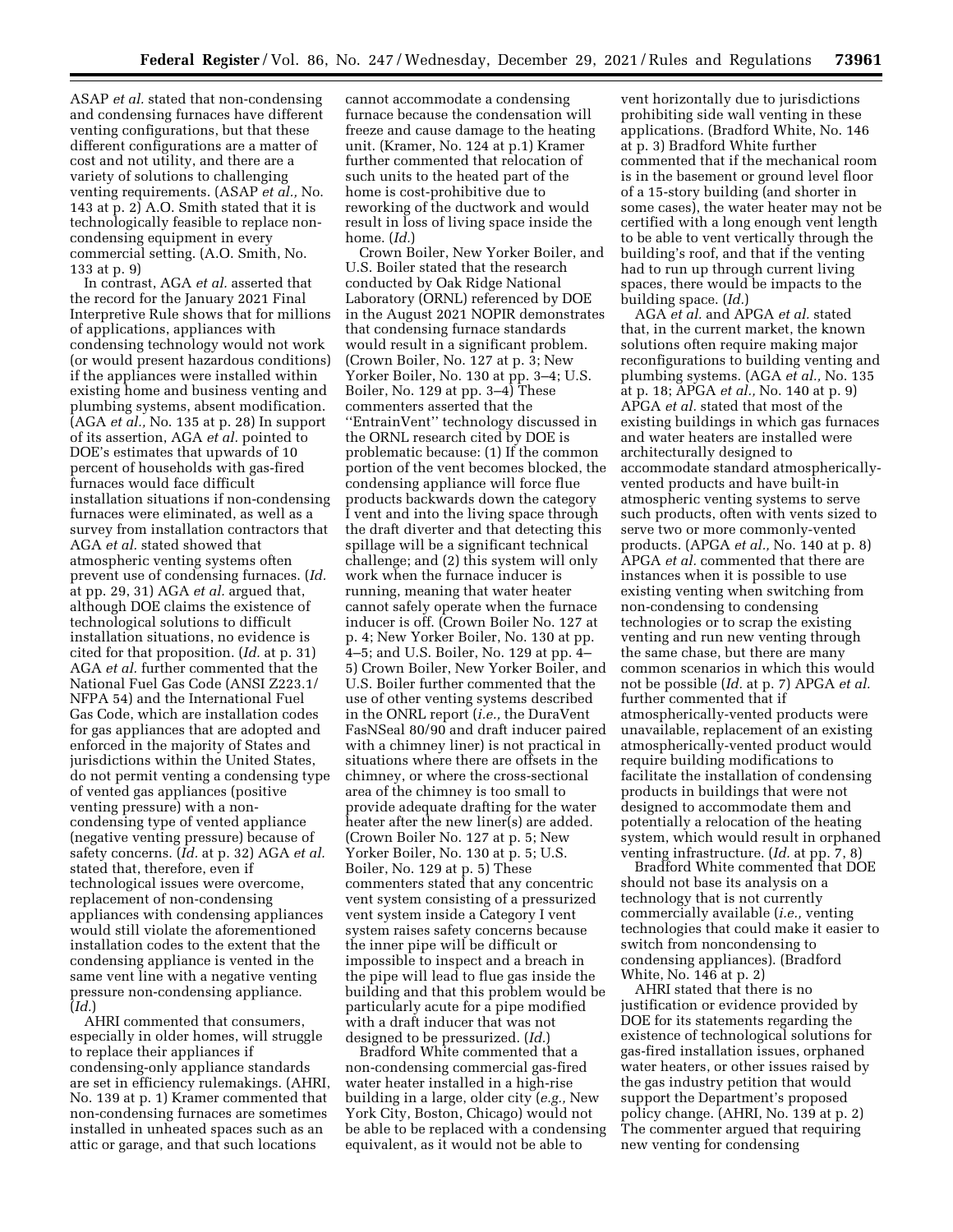technologies would be inhibited by safety and building codes, providing, as an example, building types and jurisdictions in which side wall vents necessary for condensing units are prohibited or not feasible. (*Id.*) AHRI claimed that if a consumer cannot install a piece of equipment due to venting constraints, there will be no consumer access to heated air or water. (*Id.*) Furthermore, AHRI stated that upgrading to condensing equipment, upgrading electrical panels for heat pump use, and modifications for the safe use of an orphaned water heater come at a price that disproportionally affects underserved households and small businesses. (*Id.* at p. 4)

As discussed previously, installation costs are addressed in the LCC and PBP analyses, as well as in consumer subgroup-specific analyses. These analyses account for the cost of difficult (*i.e.,* unusually costly) installations, including those subgroups of the population that may be differentially impacted by DOE's consideration of amended energy conservation standards. In the September 2016 Furnace SNOPR, DOE's analysis assumed that when replacing a noncondensing gas furnace with a condensing gas furnace in replacement applications, additional costs could include adding a new polyvinyl chloride (PVC) flue venting, PVC combustion air venting, concealing vent pipes, addressing an orphaned water heater (by updating flue vent connectors, vent resizing, or chimney relining), and condensate removal. Additionally, in the installation costs in new construction installations, DOE's cost estimates for condensing gas furnaces included appropriate flue vents, combustion air venting for direct vent installations, accounting for commonly-vented water heaters, and condensate removal. 81 FR 65720, 65776–65783 (Sept. 23, 2016). In that rulemaking, DOE estimated that a certain percentage of all installation scenarios would incur extra costs to replace a non-condensing furnace with a condensing furnace and ascribed additional installation costs to address a number of installation scenarios, including scenarios in which venting is replaced.16 Similarly, venting cost estimates for condensing commercial water heaters accounted for the type of installation (new construction or retrofit), draft type (atmospheric venting or power venting), water heater fuel

type, building vintage, number of stories, and presence of a chimney. 81 FR 34440, 34484 (May 31, 2016). The materials and diameters of venting analyzed depended on the type of installation. A fixed percentage of buildings were estimated to have masonry chimneys that would require relining. *Id.* In applying the interpretation adopted in this document to future energy conservation standards for residential furnaces, commercial water heaters, and similarly-situated products/equipment, DOE expects to employ similar analytical methods.

With respect to concerns raised regarding the safety of the venting technologies evaluated by ORNL, DOE reiterates that the evaluated technologies are discussed in the August 2021 NOPIR only as examples of potential solutions that could emerge to mitigate installation issues related to venting, ones whose development could be hampered by the interpretation provided in the January 2021 Final Interpretive Rule. DOE notes that the EntrainVent evaluated by ORNL was a proof-of-concept designed to demonstrate key functionality, rather than a commercially-available product, and as such, it had not incorporated additional safety-related features (*e.g.,*  controls and sensors) that would not impact ordinary operation. DOE did not consider this technology solution in its analysis of furnace standards for the September 2016 Furnaces SNOPR. DOE did analyze the DuraVent product as part of an alternative case.<sup>17</sup>

DOE would point out that the DuraVent FasNSeal 80/90 is a commercially-available product intended for a similar purpose (*i.e.,* to allow condensing products to be concentrically vented with a noncondensing, atmospheric product venting through an existing vent) and which is listed to the applicable Underwriters Laboratories' safety standards, indicating that it can be used safely when installed as intended. DOE also notes other commenters stated that replacement of non-condensing units with condensing units is possible in all cases, indicating that there are not building code prohibitions on such replacements. (*See* NEEA, No. 137 at p. 2; A.O. Smith, No. 133 at p. 9)

As stated, DOE acknowledges that installation of condensing products/ equipment requires modifications to the installed space in some applications and that such modifications may impact the

installation cost and/or complexity. As illustrated by the analyses conducted in the prior rulemakings for residential furnaces and commercial water heaters, such costs and complexities can be and have been addressed as part of DOE's evaluation under EPCA's factors for determining whether new or amended standards would be economically justified. To the extent that commenters raised concern regarding the practicability and safety of certain developing technologies that address the orphaned water heater issue, DOE notes that its analysis for the prior residential furnaces rulemaking accounted for the potential of separate venting, limiting consideration of such developing technology to a sensitivity analysis.18

Installation costs may influence consumer decisions regarding fuel choice, and, at any time, a segment of consumers may choose replacement products that rely on a different fuel source than that of the unit being replaced. In a limited number of cases, a consumer facing a difficult installation situation may decide it to be impracticable (due to cost or other considerations, including local safety and building codes as suggested by Bradford White and AHRI) to replace a product with another that relies on the same fuel source. In such cases, the consumer may choose to replace the existing appliance with one utilizing a different fuel type as another viable solution. However, the mere potential for fuel switching does not serve as the basis for establishment of a performance-related feature under EPCA.

As discussed in the August 2021 NOPIR, a consumer may replace a gasfired furnace or water heater with an electric heat pump or water heater, thereby obviating the need for extensive changes to existing venting. 86 FR 48049, 48055–48056 (August 27, 2021). Consumers routinely make such choices, where they deem it appropriate, which reflects economic decision-making. Installation of an electric heat pump or water heater would provide the consumer with heated air or hot water, respectively, without the loss of usable space or aesthetics because it would obviate the need to make significant changes to the residential or commercial space. An electric heat pump or water heater would also be an option to provide the consumer with heated air or hot water,

<sup>16</sup>See Table 8D.2.19 in Appendix 8D of the TSD for the September 2016 Furnace SNOPR (Available at: *[regulations.gov](http://www.regulations.gov)* at Docket No. EERE–2014–BT– STD–0031–0217).

<sup>17</sup>See Appendix 8L of the TSD for the September 2016 Furnaces SNOPR (Available at: *[regulations.gov](http://www.regulations.gov)* at Docket No. EERE–2014–BT–STD– 0031–0217).

<sup>18</sup>See Appendix 8D of the TSD for the September 2016 Furnaces SNOPR (Available at: *[www.regulations.gov](http://www.regulations.gov)* at Docket No. EERE–2014–BT– STD–0031–0217).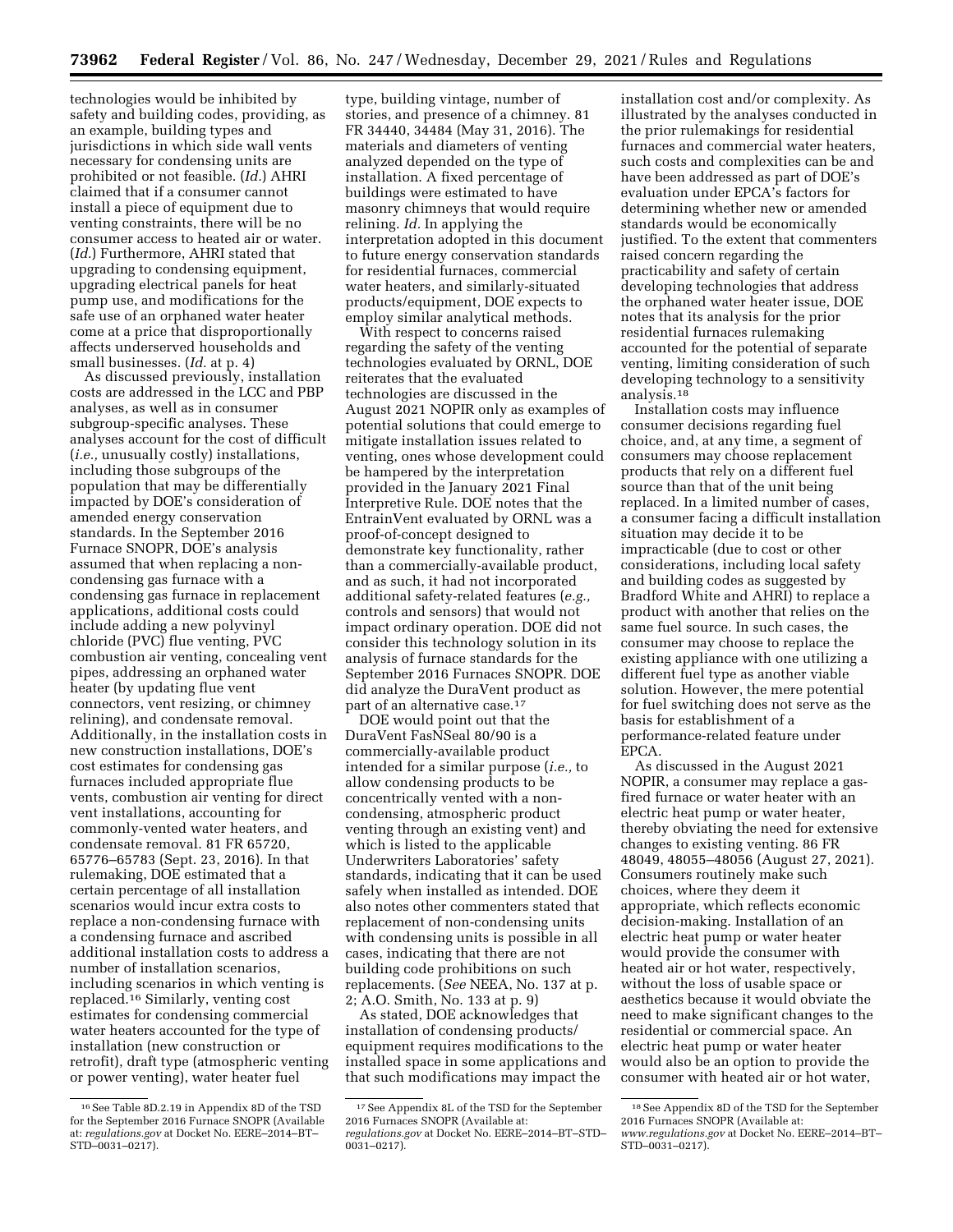respectively, were a condensing product to present a difficult installation situation. Stated another way, neither the desire to maintain a home's or business's current aesthetics and space configuration, nor the prospect of a difficult installation, would prevent a consumer from having heated air or water because in those instances an electric heat pump or electric water heater could be installed.

Commenters offered a variety of views on the topic of fuel switching. The CA IOUs expressed their belief that fuel switching will occur in the market regardless of whether standards are changed, and that fuel switching should not be a rationale for designating noncondensing technologies as a feature. (CA IOUs, No. 141 at p. 3)

NRDC *et al.* commented that fuel switching from gas to electric is not a rationale that EPCA recognizes as a reason for classifying a technology as a feature and it should not prevent DOE from adopting a condensing standard. NRDC noted that in performing its economic analysis, DOE should account for such impacts, consistent with the Department's practice in prior rulemakings. (NRDC *et al.,* No. 144 at p. 2)

CEC commented that EPCA does not authorize DOE to limit energy conservation standards to allow for the inefficient consumption of energy by certain fuel types; instead, standards must be ''designed to achieve the maximum improvement in energy efficiency that the Secretary determines is technologically feasible and economically justified.'' (CEC, No. 134 at p. 4)

The State Attorneys General stated that nothing in EPCA precludes fuel switching, as long as DOE's standard would not eliminate the appliance of that fuel type entirely, and the commenters suggested that a consumer facing difficult installation could replace a gas-fired appliance with an electric unit to eliminate the need for extensive changes to existing venting. (State Attorneys General, No. 136 at p. 3) The State Attorneys General and ASAP *et al.* stated that fuel switching is a natural part of market operation for the subject appliances. (State Attorneys General, No. 136 at p. 3; ASAP *et al.,*  No. 143 at p. 3) The State Attorneys General further stated the mere potential for fuel switching should not serve as the basis for establishment of a performance-related feature under EPCA. (State Attorneys General, No. 136 at p. 4) ASAP *et al.* stated that the costs and benefits of switching to an electric heat pump can and should be evaluated as part of DOE's economic analysis

when considering new or amended energy conservation standards, as the Department has done in prior rulemakings. (ASAP *et al.,* No. 143 at p. 3)

The Institute for Policy Integrity commented that the rulemakings would likely cause a small amount of fuel switching, but that theorizing about the extent of this impact would unnecessarily suggest that there is a ''threshold'' that violates EPCA. (Institute for Policy Integrity, No. 145 at pp. 1, 7) The commenter argued that ''fuel-type'' is not explicitly listed among the traits that standards may not make unavailable. (*Id.* at p. 6) In addition, the Institute for Policy Integrity suggested that the subset of consumers who would face aesthetically undesirable installations of condensing units maintain the option of relying on technological solutions or switching to a heating appliance based on a different fuel source to avoid those unwelcome changes, thereby maintaining the aesthetic of their space. (*Id.* at p. 5)

In contrast, APGA *et al.* commented that DOE's ''fuel switching'' analysis is inconsistent with the statutory direction that any consumer impacts as a result of standards must be economically justified, but, according to these commenters, the analysis framed fuel switching as a means to avoid the changes in building design associated with a condensing standard, and fuel switching is used as a means to justify the costs of switching to a condensing system. (APGA *et al.,* No. 140 at pp. 14– 15) These commenters further stated that DOE's analysis underestimates the extent to which the previously proposed standards would lead to fuel switching. (*Id.*)

AGA *et al.,* citing 42 U.S.C.  $6295(f)(1)(B)(iii)$ , commented that Congress, in directing DOE to finalize standards for certain furnaces built after January 1, 1992, recognized that separate standards would be appropriate based on fuel and performance-related features and that Congress explicitly established separate standards for gas, oil, and electric furnaces (among others). (AGA *et al.,* No. 135 at p. 13) AGA *et al.* further referenced EPCA's direction to issue separate standards for classes of products that ''consume a different kind of energy'' (*i.e.,* type of fuel) than ''other covered products within such type'' and to issue separate standards for classes of products that have ''a performance-related feature which other products within such type (or class) do not have [.]'' (*Id.* at p. 14) AGA *et al.* asserted that these provisions, read together with the ''features'' provision, make clear that

EPCA forecloses a standard that would force consumers to switch fuels or make natural-gas products unavailable to consumers who want to buy them for reasons beyond economics. (*Id.* at p. 22)

AGA *et al.* additionally commented that if the DOE has evidence to support the expectation that the proposal will not lead to significant fuel switching, it should be included in the proposal to allow stakeholders a meaningful opportunity to comment. (*Id.* at p. 32) Crown Boiler, New Yorker Boiler, and U.S. Boiler asserted that DOE has not addressed its prior determination in the January 2021 Final Interpretive Rule that some enhanced level of fuel switching would occur. (Crown Boiler, No. 127 at pp. 3–4; New Yorker Boiler, No. 130 at p. 4; U.S. Boiler, No. 129 at p. 4) Crown Boiler, New Yorker Boiler, and U.S. Boiler suggested that fuel switching will result in a loss of reliability for many consumers since electric products are only as reliable as the electric grid they are connected to. (Crown Boiler, No. 127 at p. 4; New Yorker Boiler, No. 130 at p. 4; U.S. Boiler, No. 129 at p. 4)

Bradford White stated that DOE appeared to put a fair amount of weight in past trends related to fuel switching continuing to be representative of what will occur in the future, but the commenter disagreed with any such assumption because it argued that significant activity at the State and local levels is driving all parties to shift to primarily electric products. (Bradford White No, 146 at p. 2)

AGA *et al.* commented that some consumers may have no choice other than to switch to an electric appliance if it is untenable or infeasible, regardless of cost, to replace their non-condensing appliances with condensing ones, citing concerns ranging from aesthetics to functionality of living spaces. (AGA *et al.,* No. 135 at p. 21) Bradford White commented that while electric water heaters can be used to provide hot water, there are challenges with using them in place of commercial gas water heaters. According to Bradford White, some of the limitations or problems to overcome include, but are not limited to, slower recovery rates, maximum temperature settings on heat pump water heaters, and panel and outlet upgrades needed to handle the necessary amp draw. (Bradford White, No. 146 at p. 3)

Kramer commented that a fuel change to an electric unit is very frequently not economically feasible for lower income clients due to necessary electrical upgrades. Kramer elaborated that if the home only has 60 or 100 amp service, a breaker panel and electric meter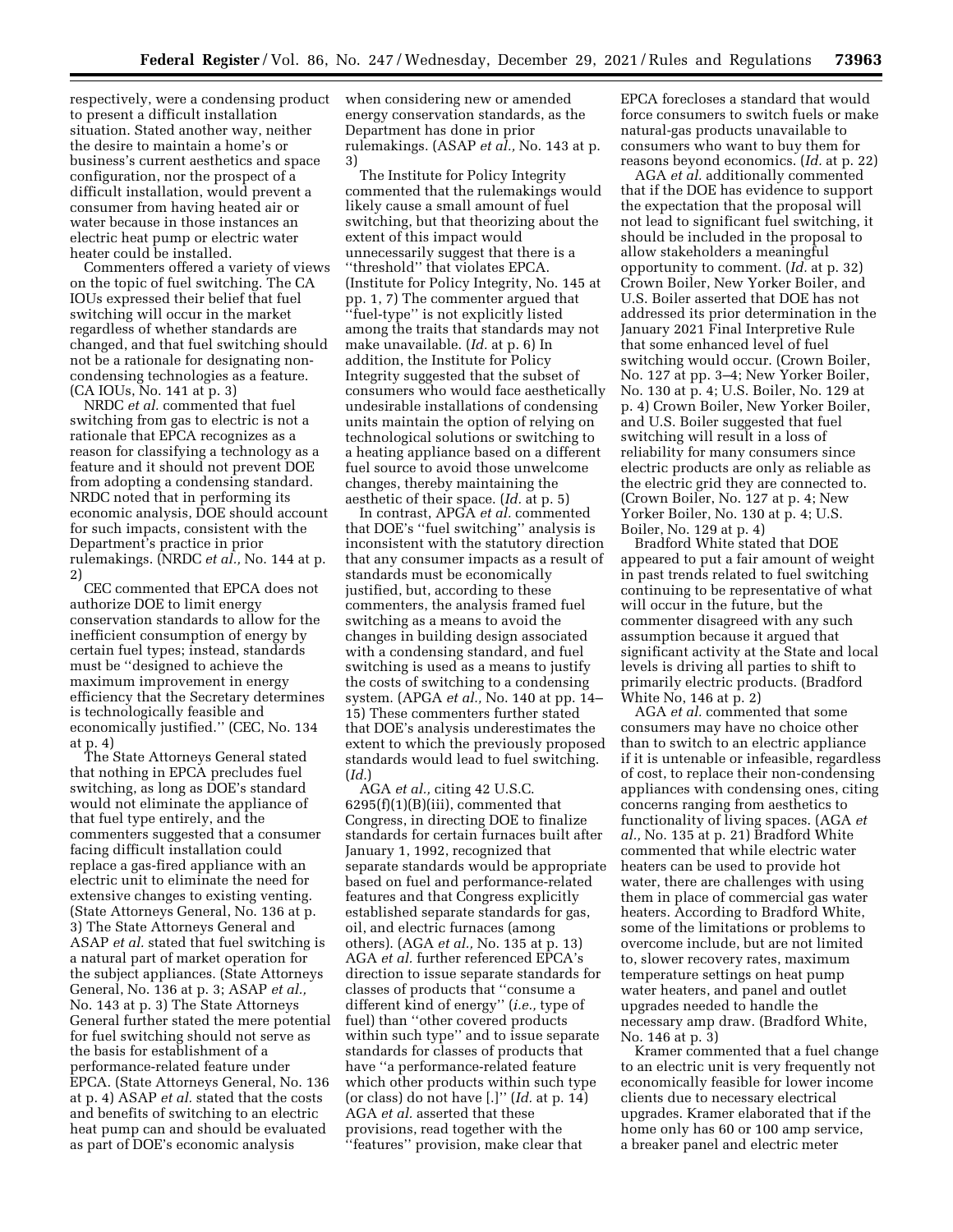upgrade is necessary, which costs \$2000 to \$3000. (Kramer, No. 124 at p. 1)

GEUAG asserted that the proposed interpretive rule constrains fuel choice and is, therefore, incompatible with the law and detrimental to consumers. (GEUAG, No. 132 at p. 3) GEUAG commented that the alternatives of electric resistance and heat pumps typically resort to electric resistance when cold weather conditions exist, negating much of the claimed benefit and putting lives at risk in extreme temperature events, asserting that grid reliability becomes an issue when switching to electric. (*Id.* at pp. 13–14)

Once again, in response to these comments, DOE does not find potential fuel switching to be a basis to support a determination that non-condensing technology and associated venting constitute a performance-related feature. As stated in the August 2021 NOPIR, nothing in EPCA precludes such effects, as long as DOE's standard would not eliminate the appliance of that fuel type entirely. 86 FR 48049, 48056 (August 27, 2021). In this case, interpretation of EPCA's ''features'' provision that maintains non-condensing and condensing units under a single class of product or equipment would not eliminate residential furnaces or commercial water heaters that rely on natural gas, propane, or other any other fuel type, from the U.S. market. Notably, both non-condensing and condensing units rely on natural gas and propane as the fuel source. The interpretation adopted in this document would continue to preserve consumer choice, which DOE understands to be influenced by a variety of considerations, including market conditions, such as fuel prices. The final interpretive rule adopted in this document allows consumers to make the choice of when market forces (and installation costs) warrant replacement of a gas-fired appliance with a comparable electric appliance.

It bears noting that while EPCA recognizes that various fuel types exist in the appliance marketplace and provides certain protections, the statute itself does not act, nor does it mandate, that DOE take regulatory action to preclude such marketplace effects, except in limited cases expressly defined. In certain areas, Congress set statutory energy conservation standard levels for products, such as consumer water heaters (*see* 42 U.S.C. 6295(e)(1)) and consumer boilers (*see* 42 U.S.C. 6295(f)(3)), based on fuel type (*e.g.,* gas, oil, electricity). EPCA also recognizes differences in fuel type under 42 U.S.C.  $6295(q)(1)(A)$ , which provides for setting separate classes where

appliances consume a different kind of energy from that consumed by other covered products within such type (or class).

Where Congress required DOE to consider the potential impacts of fuel switching, it stated so explicitly. Congress directed DOE to prescribe a final rule not later than January 1, 1989, to establish an energy conservation standard for certain furnaces, *i.e.,*  furnaces (other than furnaces designed solely for installation in mobile homes) having an input of less than 45,000 Btu per hour and manufactured on or after January 1, 1992, which DOE determined not likely to result in a significant shift from gas heating to electric resistance heating with respect to either residential new construction or furnace replacement. (42 U.S.C. 6295(f)(1)(B)(i) and (iii)) This consideration of fuel switching was specific to smallercapacity furnaces, rather than being placed in a more general provision of broader applicability. Further, this explicit direction to consider fuel switching did not preclude *any and all*  fuel switching, only significant fuel shifting from gas to electric resistance heating.

Conversely, ECPA's ''features'' provision at 42 U.S.C. 6295(o)(4) does not include fuel type within its ambit. Thus, Congress structured EPCA to recognize fuel-type distinctions and to create a level playing field, while balancing the need for overall energy savings. For these reasons, DOE finds the positions of GEUAG, AGA *et al.,* and other commenters expressing similar views on DOE's statutory obligations regarding fuel switching to be an overly broad reading that the statutory text cannot support.

Regarding the concerns raised by commenters about the safety of fuel switching and grid reliability, DOE notes that modern gas-fired central furnaces also require electricity to operate and would, therefore, be rendered inoperable during a power outage without an appropriately-sized back-up generator. Thus, while grid reliability may be a legitimate societal concern, it is not limited to any one specific fuel type.

In response to concerns about using commercial electric water heaters in place of commercial gas-fired water heaters, DOE has concluded that solutions are available to resolve the potential issues raised by commenters. For example, DOE notes that issues related to the maximum temperature setting on a heat pump water heater could be mitigated by utilizing electric resistance heating as a backup or supplementary source to reach the

desired outlet temperature. The concerns raised about the panel and outlet upgrades needed to handle the increased amp draw are appropriately considered as installation costs. Finally, the recovery rate will largely be a function of the rate at which the water heater provides heat to the water, so sizing an electric water heater with a heating rate comparable to that of the gas-fired water heater it is replacing should not result in any loss of recovery ability.

Regarding the prevalence of fuel switching, DOE has typically found fuel switching to occur in a small number of cases in any given rulemaking, and the Department takes this potential into account as part of the analyses conducted to determine whether amended standards would be economically justified. For example, in the September 2016 Furnaces SNOPR, DOE estimated the percentages of consumers that would switch from a residential non-weatherized gas furnace to either a residential heat pump or electric furnace, and from a commercial gas-fired water heater to a commercial electric water heater (as a result of the existing gas-fired water heater being ''orphaned'') that would occur under the various potential amended standards scenarios under consideration.19 Similarly, in the May 2016 Commercial Water Heaters NOPR, DOE considered the potential for fuel switching from gas to electric water heating equipment and tentatively concluded that fuel switching was very unlikely for both storage and instantaneous water heaters. Therefore, DOE did not explicitly include fuel switching in its analyses for that rulemaking. 81 FR 34440, 34494– 34495 (May 31, 2016). DOE has determined its analytical methodologies to provide a robust assessment of potential fuel switching, and the Department stands by its results. Although the gas industry commenters have faulted these methodologies in the past for a variety of reasons, DOE has disagreed and responded to such challenges in past rulemakings.20

Even if the Department had definitive evidence regarding the extent of difficult or impossible installation situations, loss of usable residential or commercial space, or fuel switching effects, DOE nonetheless had a strong statutorily-based rationale for its historical interpretation and the return

<sup>19</sup>See Appendix 8J of the TSD for the September 2016 Furnace SNOPR (Available at: *[www.regulations.gov](http://www.regulations.gov)* at Docket No. EERE–2014–BT– STD–0031–0217).

<sup>20</sup>For example, see the fuel switching analysis in the September 2016 Furnaces SNOPR. 81 FR 65720, 65792–65793 (Sept. 23, 2016).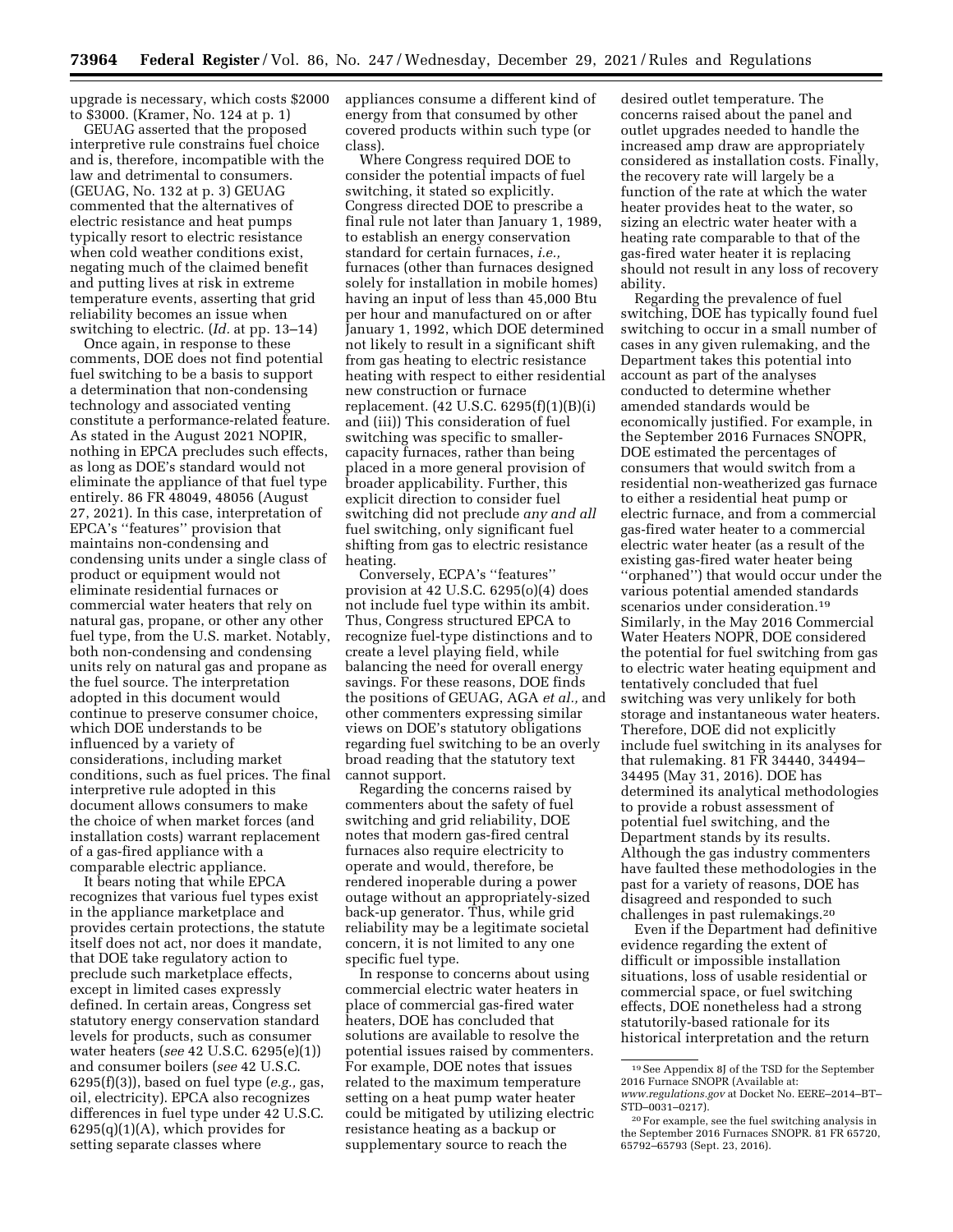thereto. As consumer utility turns on the layperson's operation and interaction with the product (*i.e.,* calling for and enjoying the heated air or water which the appliance in question provides) rather than type of combustion or venting, it follows that all furnaces and water heaters provide the same basic utility: Heated air or water.

As discussed previously, utility is not determined through analyzing or making comparisons to considerations that impact installation, or costs that anyone, including the consumer, manufacturer, installer, or utility companies, may bear. Utility is determined through the benefits and usefulness the feature provides to the consumer while interacting with the product. This approach is consistent with EPCA's requirement for a separate and extensive analysis of economic justification for the adoption of any new or amended energy conservation standard (*see* 42 U.S.C. 6295(o)(2)–(3); 42 U.S.C. 6313(a)(6)(A)–(C); 42 U.S.C. 6316(a)). Moreover, as discussed in the following section, DOE has concluded that this approach is more consistent with the overall purposes of EPCA.

#### *C. Purposes of EPCA*

In the August 2021 NOPIR, DOE tentatively concluded that it gave insufficient weight to other policy arguments in development of the January 2021 Final Interpretive Rule. 86 FR 48049, 48054 (August 27, 2021). In particular, DOE expressed concern that tying the concept of ''feature'' to a specific technology would effectively lock in the currently existing technology as the ceiling for product efficiency and eliminate DOE's ability to address technological advances that could yield significant consumer benefits in the form of lower energy costs while providing the same functionality/utility for the consumer. *Id.* (*citing* 81 FR 65720, 65752 (Sept. 23, 2016)). Because the statute effectively accords performance-related features a protected status, the Department must take great care when making a features determination.

On this topic, A.O. Smith commented that the January 2021 Final Interpretive Rule imposes an artificial ceiling on energy efficiency that is well below the maximum improvement that the Department would likely determine is technologically feasible if it followed its longstanding interpretation. The commenter also argued that the January 2021 Final Interpretive Rule would lock in an outdated and inefficient technology with no consumer benefit, an outcome contrary to EPCA. (A.O.

Smith, No. 133 at p. 7) A.O. Smith added that the preservation of noncondensing water heaters at the current minimum efficiency level would freeze the marketplace, reduce innovation, increase regulatory burden, and limit consumer choice. (*Id.* at p. 8)

NEEA commented that establishing product classes based on noncondensing technology or venting type would limit innovation and increase the cost of efficiency for both consumers and utility programs. (NEEA, No. 137 at p. 3) NEEA further stated that maintaining a single product class for condensing and non-condensing equipment will: (1) Continue to encourage the market to develop lowercost solutions for the small percentage of installations that are challenging; (2) reduce the cost of efficiency for consumers and utility programs, and (3) result in overall cost and energy savings as more condensing equipment is installed. (*Id.*)

CEC commented that finalizing the proposal from the August 2021 NOPIR will ensure that DOE is able to continue to address technological advances that could lower energy costs (something which is especially important to lowincome consumers) and maintain product utility. (CEC, No. 134 at p. 2)

The State Attorneys General stated that the January 2021 Final Interpretive Rule unlawfully interpreted EPCA's statutory requirements and improperly constrained DOE's ability to adopt more stringent, updated efficiency standards for residential furnaces, commercial water heaters, and similarly-situated products and equipment. (State Attorneys General, No. 136 at p. 2) The State Attorneys General expressed concern that determining what constitutes a feature based solely on product technology, rather than how the consumer interacts with and benefits from a feature, could undermine the entire Appliance Standards Program, and they agreed that tying the concept of ''feature'' to a specific technology would effectively lock in the currently existing technology as the ceiling for product efficiency and eliminate DOE's ability to address technological advances that could yield significant consumer benefits in the form of lower energy costs while providing the same functionality/utility for the consumer. (*Id.* at p. 4)

The CA IOUs and ASAP *et al.*  commented that designating a technology as a ''feature'' would hamper DOE's ability to increase standards in response to efficiency improvements, and that the proposed EPCA interpretation as presented in the August 2021 NOPIR better reflects

EPCA's intent to increase standards as a means of ''promoting conservation measures when feasible.'' (CA IOUs, No. 141 at p. 2; ASAP *et al.,* No. 143 at p. 3)

In contrast, Bradford White disagreed with the contention that establishing non-condensing technology as a feature would limit technological innovation in the industry. The commenter pointed to condensing gas water heaters as an example, as that technology was nonetheless developed even though previous technologies were far more efficient than DOE and ENERGY STAR requirements. (Bradford White, No. 146 at p. 2)

AGA *et al.* commented that the proposed interpretation is based on a desired policy outcome that fails to adhere to structure Congress enacted into law, and that the proposal does not present a permissible interpretation of the statute. (AGA *et al.,* No. 135 at p. 23) These commenters asserted that the separation of the condensing and noncondensing product classes would allow DOE to focus on establishing the maximum feasible efficiency levels for each technology. (*Id.* at p. 19) AGA *et al.* also asserted that by separating condensing and non-condensing units, DOE could evaluate the cost of increased efficiency for condensing units without considering the increased costs required to retrofit millions of structures. (*Id.* at p. 20) AGA *et al.*  stated that any effort to promulgate energy conservation standards based on the proposed interpretation would be contrary to EPCA and could not withstand judicial scrutiny. (*Id.*)

AHRI stated that separate product classes for condensing and noncondensing products/equipment would not deter technical development or slow the adoption of condensing technologies, but it would protect consumers who do not have the ability change the technology used in their building. (AHRI, No. 139 at p. 1) In support of its position that a separate product class would not hinder the movement in the market towards condensing products when feasible, AHRI also commented that existing market data demonstrate a trend towards condensing furnaces where venting does not present a technical problem. (*Id.* at p. 3)

GEUAG and APGA *et al.* asserted that utility and performance would be lessened under the interpretation proposed in the August 2021 NOPIR and disproportionately affect lowincome consumers, which would be in contradiction with 42 U.S.C. 6295(o)(2)(B)(i). (GEUAG, No. 132 at p. 12; APGA *et al.,* No. 140 at p. 6)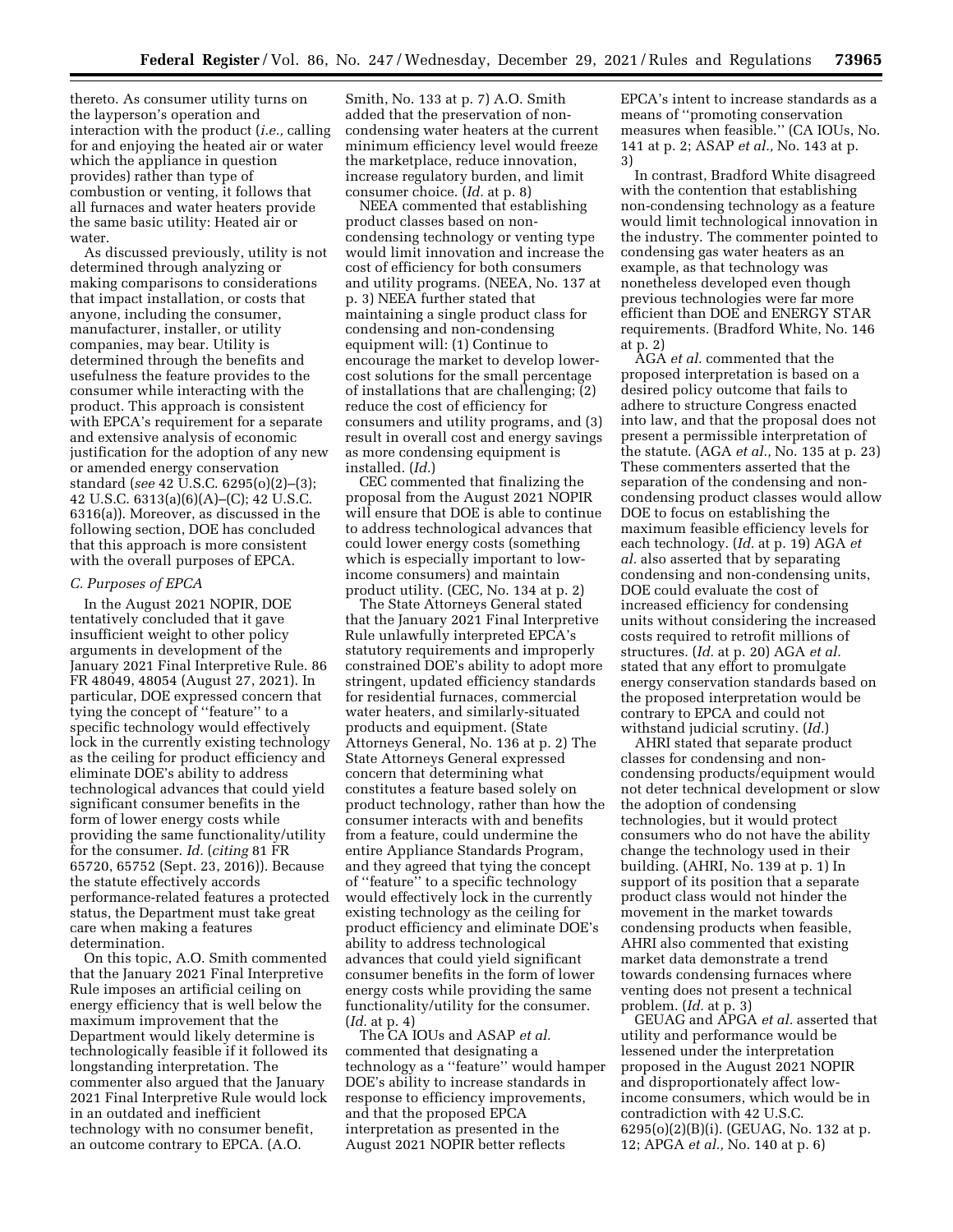IER stated that there is no explanation provided for the assertion made by DOE that the January 2021 Final Interpretive Rule would impede innovation and the development of more efficient technologies, and IER further stated that the market is moving toward more efficient appliances. (IER, No. 138 at p. 7) In addition, IER argued that Congress's purposes and goals in enacting EPCA were not that energy efficiency should overtake all competing concerns. (*Id.* at p. 8).

Crown Boiler, New Yorker Boiler, and U.S. Boiler reiterated their prior recommendations that DOE use ''compatibility with Category I venting'' as the feature that should be protected, stating that this approach would address the concern with potentially locking in a particular technology. (Crown Boiler, No. 127 at pp. 5–6; New Yorker Boiler, No. 130 at p. 6; U.S. Boiler, No. 129 at p. 6) Crown Boiler, New Yorker Boiler, and U.S. Boiler further commented that DOE's reliance on E.O. 13990 to initiate the review of the January 2021 Final Interpretive Rule suggests that DOE's reversal is rooted more in politics than in fault with the current rule. (Crown Boiler, No. 127 at p. 1; New Yorker Boiler, No. 130 at p. 1; U.S. Boiler, No. 129 at p. 1).

Similarly, APGA *et al.* commented that DOE cannot rely solely on the terms of E.O. 13990 as its justification for changing its position, and that DOE must follow the statute and not render ''policy choices for purely political reasons nor to rest them primarily upon unexplained policy preferences.'' (APGA *et al.,* No. 140 at p. 5).

Additionally, GEUAG stated that nothing has changed in the applicable legal standards and requirements that govern such determinations and asserted that DOE's decision is a result of changing policy preferences. The commenter stated that DOE cited E.O. 13990 as part of its rationale to justify its change in position, but argued that such executive actions cannot supersede existing statutes, such as EPCA, that protect consumers from regulatory overreach. (GEUAG, No. 132 at p. 8).

APGA *et al.* and GEUAG asserted that promotion of electrification is not an authorized objective under EPCA, and that the proposed interpretation would expand DOE's authority beyond that authorized by Congress. (APGA *et al.,*  No. 140 at pp. 2, 5. 6, 7, 11; GEUAG, No. 132 at p. 5) GEUAG asserted that the proposed interpretation in the August 2021 NOPIR would arbitrarily and unnecessarily erode the important role played by natural gas and propane in favor of energy sources that have significant and negative environmental

and human rights issues, or require technologies that cannot meet demands currently served by natural gas and propane. GEAUAG also stated that the reliance on such alternative energy sources will put the United States in competition for rare earth minerals against those with policies in conflict with the best interests of Americans. (GEUAG, No. 132 at p. 3) (DOE understands this comment to be referencing the use of rare earth minerals in certain technologies that are commonly associated with electrification, such as batteries.) APGA *et al.* further commented that EPCA's purpose to conserve energy must be considered in terms of the product being regulated (gas products), not savings incurred by switching to a different product class (electric products). (APGA *et al.,* No. 140 at p. 11).

As stated previously, DOE initiated a re-review of the January 2020 Final Interpretative Rule in response to E.O 13990. However, the final interpretation, which reinstates DOE's historical interpretation, is based solely on EPCA, review of public comments received, and the analysis presented in this document. Contrary to assertions from certain commenters, it is not based on political considerations or a policy to promote electrification. Instead, as explained in detail previously, it is based on what the Department has concluded to be the better reading of the ''features'' provision in light of EPCA's direction for DOE to establish new and amended energy conservation standards for covered products and equipment to achieve the congressional purpose of improving the energy efficiency of major appliances and certain other consumer products. (42 U.S.C. 6201(5)) It is further noted that EPCA directs DOE to regulate enumerated types of covered products and equipment, not specific subcategories of equipment tied to the technologies they utilize. Not surprisingly, different groups of commenters on the August 2021 NOPIR had diametrically opposed viewpoints as to the lawful interpretation of the relevant statutory provisions.

In the 2016 Furnaces SNOPR, DOE expressed concern that separate standards based on preserving a technology used to produce heated air (or the associated type of venting) would not place any restriction on the use of non-condensing appliances and, therefore, would not be a meaningful standard, resulting in little or no change in products offered, their market shares, or energy savings. *See* 81 FR 65720, 65752–65753 (Sept. 23, 2016). DOE remains concerned that determining features solely on product technology,

rather than on how the consumer interacts with and benefits from the feature, could undermine the Appliance Standards Program established by EPCA.

As previously discussed and identified by commenters, newer technologies are being developed and introduced into the market that, when mature could address issues of difficult installation (orphaned appliances in particular), thereby allowing consumers to switch from a non-condensing furnace to a condensing furnace while permitting continued use of existing common venting in a greater variety of applications. This venting technology may allow a consumer to obtain the efficiency of a condensing furnace using the existing venting in a residence by sharing venting space with a water heater. However, DOE also notes that such technology was not incorporated into the analysis conducted for the prior rulemakings and would include such technology in its analysis only after evaluating the technological feasibility of any such technology in future rulemakings.

In response to Crown Boiler, New Yorker Boiler, and U.S. Boiler's suggestions to rely on venting capability as the ''feature,'' DOE previously determined that such an approach would increase the complexity and regulatory burden of its regulatory framework (*e.g.,* the certification of appliances capable of operating with multiple categories of venting) with little benefit. 86 FR 4776, 4972. (Jan. 15, 2021) Additionally, DOE notes that much of the same reasoning for rejecting an interpretation of the ''features'' provision to cover non-condensing technology would apply. Venting compatibility is not an aspect of the product that is accessible to the layperson and is based on user operation and interaction with the product. The issues sought to be addressed by these commenters' recommendation are issues of cost related to installation and would result in preserving less-efficient technologies.

If DOE is required to maintain separate product classes to preserve less-efficient technologies (*i.e.,* if noncondensing products remain available), the development and advancement of such technologies may be slowed, if not stalled. As efficiencies are increased for non-condensing appliances to nearcondensing efficiency levels (*i.e.,* higher efficiencies), small amounts of acidic condensate would form that would require upgrades similar to what is required for condensing systems. Thus, were the product and equipment classes tied to non-condensing technology,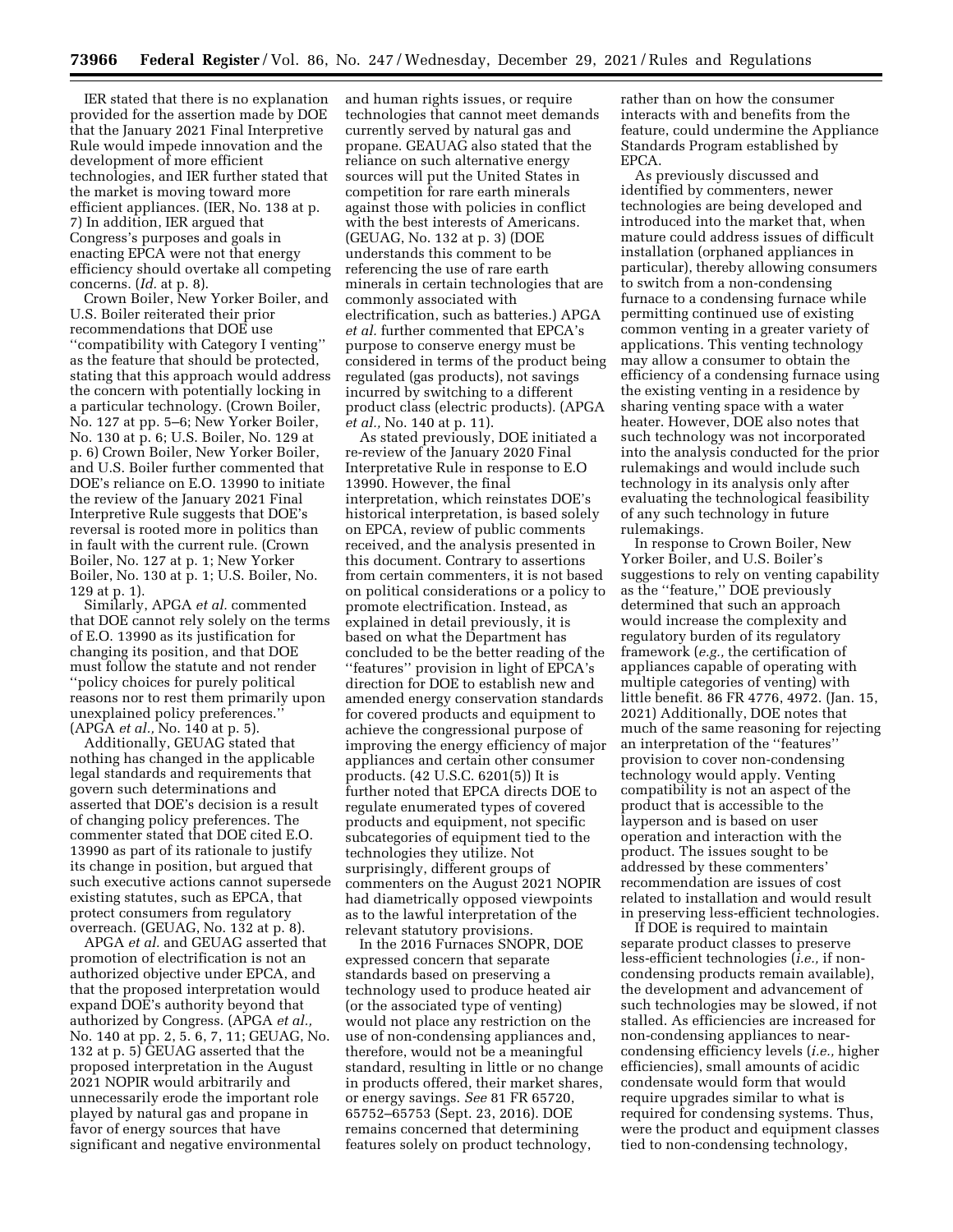DOE's ability to increase efficiencies would be limited, if not forestalled entirely. Further, if separate product classes are maintained to preserve lessefficient technologies, then future advancements in the energy efficiency of covered products would become largely voluntary, an outcome in conflict with Congress's purposes and goals in enacting EPCA.

Moreover, EPCA provides for consideration of the costs associated with difficult installations and the potential impact on consumers, including sub-groups of consumers, as part of the robust economic factors DOE is statutorily required to consider. As discussed, such installation costs are appropriately considered when comparing the savings in operating costs to any increase in the price of, or in the initial charges for, a covered product or article of covered equipment which are likely to result from the imposition of standards, as directed by EPCA. (42 U.S.C.  $6295(o)(2)(B)(i)(II))$  It is noted that EPCA requires DOE to consider whether its overall energy conservation standards are economically justified, not to assess economic justification in each individual instance, which is tantamount to what certain commenters would ask the agency to do.

In response to comments about market trends moving towards condensing appliances, DOE takes into consideration such trends as part of the national impact analysis conducted to determine whether amended standards are justified under EPCA's economic factors. As explained in the withdrawn March 2015 Furnaces NOPR and September 2016 Furnaces SNOPR for residential furnaces, a key component of the national impact analysis is the trend in energy efficiency projected for the nonew-standards case and each of the evaluated standards cases. 81 FR 65720, 65796 (Sept. 23, 2016). In the withdrawn September 2016 Furnaces SNOPR, DOE projected growth in the national market share of condensing products in the base case analysis (*i.e.,*  a scenario in which the current standards are not amended). *Id.*21 The ''features'' provision directs DOE to consider the availability of products with certain attributes following the establishment of new or amended energy conservation standards. The consideration of market trends is appropriately addressed as part of the economic evaluation to estimate the costs and energy savings at a national

level consistent with 42 U.S.C. 6295(o)(2)(B)(i)(II) and 42 U.S.C.  $6313(a)(6)(B)(ii)(II)$ , not as part of the ''features'' consideration.

Moreover, simply relying on the market to realize improvements in energy efficiency and related technological innovations would result in the Appliance Standards Program being largely voluntary, contrary to the purposes and goals of EPCA. The regulatory scheme prescribed by EPCA directs DOE to drive efficiencies beyond what the market provides where energy conservation would result in significant energy savings and are technologically feasible and economically justified. *See generally* 42 U.S.C. 6295(o); 42 U.S.C.  $6313(a)(6)(A)$ –(C); 42 U.S.C. 6316(a).

Based on the foregoing discussion, DOE revises its interpretation of EPCA's ''features'' provision in the context of condensing and non-condensing technology used in furnaces, water heating equipment, and similarlysituated appliances (where permitted by EPCA) along the lines discussed. Accordingly, DOE concludes that in the context of residential furnaces, commercial water heaters, and similarly-situated products/equipment, use of non-condensing technology (and associated venting) is not a performance-related ''feature'' for the purpose of the EPCA prohibitions at 42 U.S.C. 6295(o)(4) and 42 U.S.C. 6313(a)(6)(B)(iii)(II)(aa).

#### *D. Other Topics*

In the August 2021 NOPIR, DOE stated that at the conclusion of this proceeding, the Department plans to again evaluate whether amended energy conservation standards would result in significant savings of energy, be technologically feasible, and be economically justified, consistent with its latest interpretation. 86 FR 48049, 48057 (August 27, 2021).

Regarding the petition-for-rulemaking process, the CA IOUs commented that DOE should produce explicit guidelines on what types and what quantity of evidence is necessary to be considered as a petition to change DOE policies and processes for DOE rulemakings, in order to avoid wasted time and funds. (CA IOUs, No. 141 at p. 2).

A.O. Smith commented that the January 2021 reinterpretation disadvantages U.S.-based manufacturers against low-cost and subsidized products imported from outside the United States. (A.O. Smith, No. 133 at p. 8) A.O. Smith also expressed concern that the January 2021 Final Interpretative Rule, if relied upon to set Federal efficiency standards, will invite many State petitions for exemption from Federal preemption in order to allow for stricter State regulations, given the low Federal standards that would be adopted. (*Id.*).

GEUAG provided a number of criticisms of the economic analysis performed by DOE as part of past rulemakings to evaluate amended energy conservation standards. (GEUAG, No. 132 at pp. 9, 11) GEUAG also provided a number of comments regarding the economic analyses conducted as part of the withdrawn rulemaking notices, including comments on the assumptions relied on in the Monte Carlo analyses conducted as part of the national impact analysis, which GEUAG asserted inflated the estimated energy savings. (*Id.* at p. 9) Similarly, APGA *et al.* asserted that a condensing standard for gas products is not economically justified and questioned a number of aspects of the economic analyses conducted as part of the prior standards rulemakings. (APGA *et al.,* No. 140 at pp. 12–15).

AGA *et al.* encouraged DOE to adopt minimum efficiency standards and related policies only after consideration of all relevant points of view, including the distributors of natural gas, whose desire for the efficient use of natural gas is matched only by their commitment to ensure minimum standards do not distort consumers choices away from natural gas to potentially more costly fuel sources. (AGA *et al.,* No. 135 at p. 3).

Other commenters urged DOE to finalize the August 2021 NOPIR and proceed with rulemakings to set new energy efficiency standards expeditiously. The CA IOUs commented that DOE should not restart rulemakings for residential furnaces and commercial water heaters from scratch, because the previous analyses are still relevant, and new standards should be established. (CA IOUs, No. 141 at p. 3) The State Attorneys General and ASAP *et al.*  urged DOE to finalize its proposed interpretive rule and proceed expeditiously towards updating efficiency standards for residential furnaces and commercial hot water heaters. (State Attorneys General, No. 136 at p. 4; ASAP *et al.,* No. 143 at p. 3) NEEA recommended that DOE finalize the August 2021 proposed interpretive rule as soon as possible and proceed expeditiously with the rulemakings for non-weatherized gas furnaces and commercial water heating equipment, which have the potential to result in significant energy savings. (NEEA, No. 137 at pp. 3–4) CEC likewise urged DOE to finalize the proposed interpretation as soon as possible and to consider energy savings,

<sup>21</sup>*See also* Chapter 10 of the TSD to the September 2016 Furnaces SNOPR (Available at: *[www.regulations.gov](http://www.regulations.gov)* at Docket No. EERE–2014–BT– STD–0031–0217).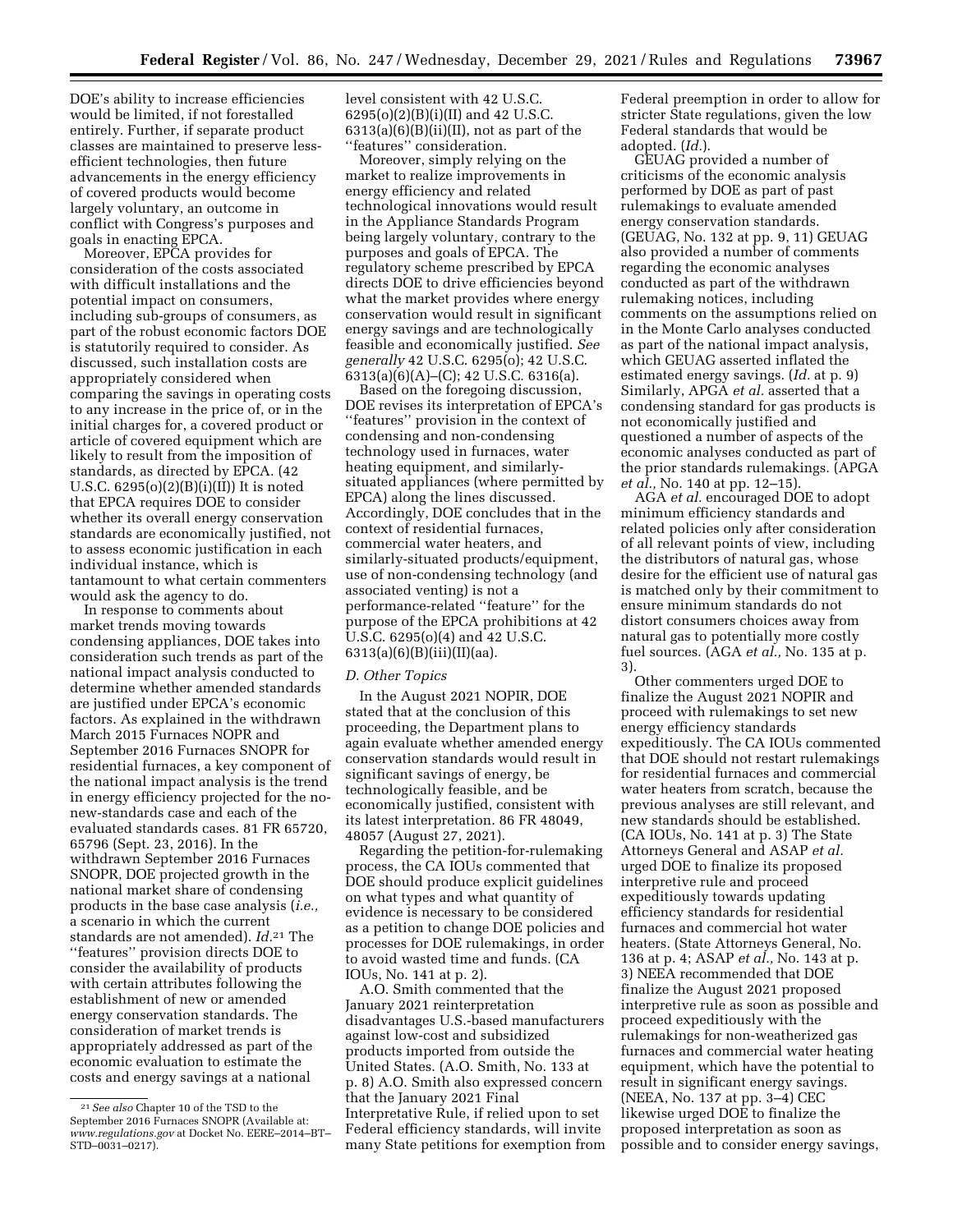economic justification, and emissions reductions with greater weight than the potential for fuel switching in all ongoing and upcoming rulemakings, unless otherwise explicitly directed by Congress. (CEC, No. 134 at pp. 3, 4) ASAP *et al.* commented that setting condensing standards have the potential to save U.S. consumers and businesses more than \$100 billion on their energy bills through 2050 while reducing cumulative carbon dioxide emissions by more than 500 million metric tons. (ASAP *et al.,* No 143 at p. 1).

As discussed previously, given the multitude of covered products and equipment for which DOE is responsible, the Department has found the concept of ''feature'' to be very casespecific. 86 FR 4776, 4797 (Jan. 15, 2021). As such, DOE finds that it would not be practicable, as suggested by the CA IOUs, to develop guidelines as to the type and degree of the information and data necessary to make a determination under the ''features'' provision.

With regard to rulemakings for residential furnaces and commercial water heaters, as noted, DOE withdrew its March 12, 2015 proposed rule and September 23, 2016 supplemental proposed rule for energy conservation standards for non-weatherized gas furnace and mobile home gas furnaces, as well as its May 31, 2016 proposed rule for energy conservation standards for commercial water heating equipment, for further proceedings consistent with the interpretation contained in the January 2021 Final Interpretive Rule. 86 FR 4776, 4817 (Jan. 15, 2021); *see also* 86 FR 3873 (Jan. 15, 2021).

As explained in this document, after a careful review of the available information and public comments received, DOE is adopting the interpretation as proposed in the August 2021 NOPIR, which reinstates its historical interpretation of the ''features'' provision. This change in approach should address any competition concerns or preemption waiver issues mentioned by A.O. Smith. With the finalization of this interpretation, DOE plans to once again evaluate whether amended energy conservation standards for the subject covered products/equipment would result in significant savings of energy, be technologically feasible, and be economically justified, consistent with its latest interpretation. As always, DOE welcomes public comments from all interested parties and will take into account the viewpoints expressed in this proceeding. As part of that evaluation, DOE will consider the comments addressing the technical and

economic analyses, as well as any associated assumptions.

As explained in the August 2021 NOPR, in any future rulemaking, DOE will make clear that the rulemakings for residential furnaces and commercial water heating equipment have been subject to multiple rounds of public comment, including public meetings, and extensive records have been developed in the relevant dockets. (*See*  Docket Number EERE–2014–BT–STD– 0031 and Docket Number EERE–2014– BT–STD–0042, respectively). Consequently, DOE wishes to reassure stakeholders that the information obtained through those earlier rounds of public comment, information exchange, and data gathering have not gone to waste. Instead, DOE anticipates building upon these existing records through further notice and comment rulemaking. Such an approach also reflects DOE's cognizance of the statutory deadlines associated with the energy conservation standards for residential furnaces and commercial water heating equipment. Further, any future rulemakings would evaluate potential energy conservation standards according to the requirements of EPCA and consistent with this document. Comments pertaining to the details of DOE's economic analyses will be addressed, as appropriate, in those individual energy conservation standards rulemakings.

#### **III. Conclusion**

In summary, for this final interpretive rule, DOE has concluded that differences in cost or complexity of installation between different methods of venting (*e.g.,* a condensing residential furnace versus a non-condensing residential furnace; a condensing commercial water heater versus a noncondensing commercial water heater) do not make any method of venting a performance-feature under 42 U.S.C. 6295(o)(4) (or 42 U.S.C. 6313(a)(6)(B)(iii)(II)(aa); 42 U.S.C. 6316(a) for certain covered equipment). Relatedly, DOE has concluded that the possibility that installing an appliance that employs a particular method of venting (*e.g.,* a non-condensing residential furnace, a non-condensing commercial water heater) may be less costly or less complex than installing a product that employs a different method of venting (*e.g.,* a condensing furnace; a condensing commercial water heater) does not justify separating the products/ equipment into different product/ equipment classes under 42 U.S.C.  $6295(q)(1)$  (or as applicable to certain covered equipment under 42 U.S.C. 6316(a)).

Based on the foregoing discussion and careful consideration of available information and comments received, DOE hereby revises its interpretation of EPCA's ''features'' provision in the context of condensing and noncondensing technology used in furnaces, water heating equipment, and similarly-situated appliances (where permitted by EPCA) along the lines discussed previously elsewhere in this document. DOE concludes that in the context of residential furnaces, commercial water heaters, and similarly-situated products/equipment, use of non-condensing technology (and associated venting) is not a performance-related ''feature'' for the purpose of the EPCA prohibitions at 42  $\overline{U}$ .S.C. 6295(o)(4); 42  $\overline{U}$ .S.C. 6313(a)(6)(B)(iii)(II)(aa); 42 U.S.C. 6316(a).

DOE has determined that its interpretation is the better reading of the relevant language of EPCA and DOE's statutory obligation to establish energy conservation standards for covered products and equipment. Additionally, the interpretation allows DOE to consider more-efficient standards for certain products and equipment, consistent with the agency's statutory mandate.

DOE is revising its application of the ''features'' provisions in 42 U.S.C. 6295(o)(4) and 42 U.S.C. 6313(a)(6)(B)(iii)(II)(aa) as an interpretive rule within the meaning of the Administrative Procedure Act (APA). 5 U.S.C. 551(4), 5 U.S.C. 553(b). DOE published the proposed interpretive rule in the **Federal Register**  (86 FR 48049 (August 27, 2021)) to solicit comment and to provide the public with a clear and transparent explanation of DOE's view of a specific legal question, thereby following a process similar to that which resulted in the January 2021 Final Interpretive Rule.

#### *Review Under Executive Order 12866*

The Office of Information and Regulatory Affairs (OIRA) in the Office of Management and Budget (OMB) waived review of this interpretive rule under Executive Order 12866, ''Regulatory Planning and Review.'' 58 FR 51735 (Oct. 4, 1993).

## **IV. Approval of the Office of the Secretary**

The Secretary of Energy has approved publication of this notification of final interpretive rule.

# **Signing Authority**

This document of the Department of Energy was signed on December 20,